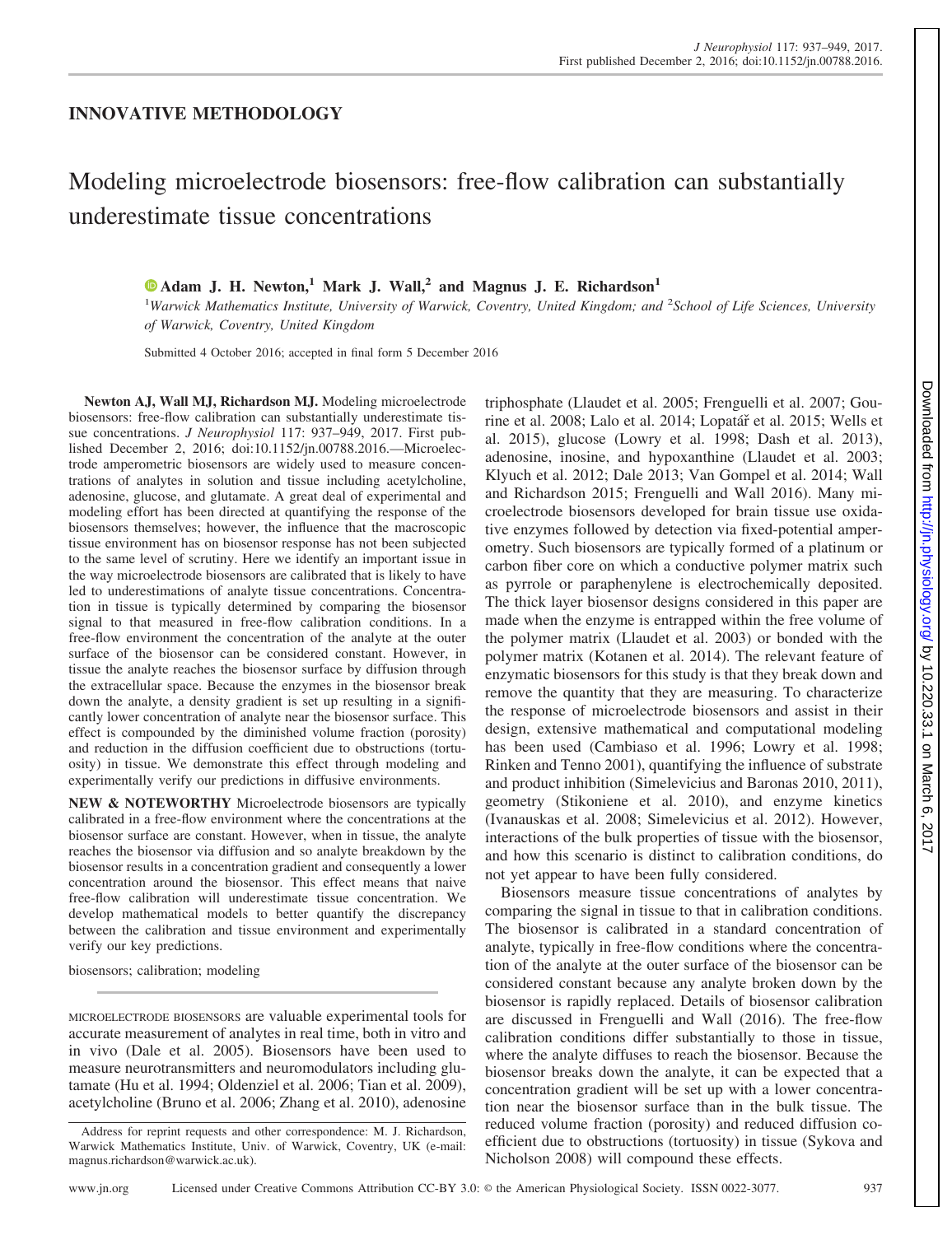Here we model this effect in free-flow, nontissue and tissue diffusive environments using an idealized description of a single-enzyme electrochemical biosensor. The model does indeed predict that in diffusive environments a density gradient is established with a reduced concentration near the biosensor: this central result is experimentally verified using single-enzyme biosensors (glucose and hypoxanthine) in agar blocks. The mathematical modeling provides a scaling factor that quantifies the discrepancy between free-flow and diffusive conditions. Although the scaling factor is strongly dependent on the properties of the particular analyte and tissue that is being investigated, it is apparent from its functional form that free-flow calibration will lead to significant underestimates of tissue concentrations.

## **MATERIALS AND METHODS**

## *Concentrations, Fluxes, and Diffusion*

*Concentrations.* The concentrations considered are those in the volume fraction  $\alpha$  where the compounds of interest (the analyte  $A$  or electroactive breakdown product *H*) can diffuse freely.

*Fluxes.* In certain regions, such as within tissue, the extracellular space is highly tortuous, which has the effect of reducing the diffusion coefficient. For example, for a region denoted by b we use the diffusion permeability  $\theta_b$  such that the effective diffusion coefficient is  $D_{\text{Ab}} = \theta_{\text{b}}D_{\text{A}}$ , where  $D_{\text{A}}$  is the free diffusion coefficient for a particular compound (Sykova and Nicholson 2008). The flux uses the total concentration per unit volume  $(\alpha A)$ , for example) so for the analyte

$$
J_{\rm A} = -\alpha_{\rm b}\theta_{\rm b}D_{\rm A}\frac{\partial A}{\partial r} \tag{1}
$$

would be the radial flux in the region b.

*Boundary conditions.* At the interface between two regions, for example b and g, the concentrations (in the respective fractions of free space) at the boundary are matched as well as the fluxes across the boundary. For example for a boundary at, say, a radius  $r_2$  the continuity conditions would be

$$
A_{\rm b}(r_2) = A_{\rm g}(r_2) \text{ and } \alpha_{\rm b}\theta_{\rm b}\frac{\partial A_{\rm b}}{\partial r}\bigg|_{r_2} = \alpha_{\rm g}\theta_{\rm g}\frac{\partial A_{\rm g}}{\partial r}\bigg|_{r_2}.
$$
 (2)

Note that the free diffusion coefficient  $D_A$  cancels from both sides in the flux condition.

*Continuity at interfaces.* For cylindrical coordinates in which only the radial variable  $r$  is considered we have

$$
\nabla^2 A = \frac{1}{r} \frac{\partial}{\partial r} \left( r \frac{\partial A}{\partial r} \right). \tag{3}
$$

Neglecting the depth variable is a fair approximation for cylindrical boundary conditions and biosensors that are long relative to their radius, as is the case here.

## *Description of Biosensor*

The biosensor takes the form of a cylinder comprising an inner electrode core enveloped by an enzyme layer. The core radius is  $r_1$ , the outer surface of the enzyme layer is at  $r_2$  and the length is  $z_b$  (Fig. 1*A*). Within the enzyme layer the analyte *A* is broken down into an electrically inactive product (which we ignore) and an electrically active product  $H_2O_2$  hydrogen peroxide. It is this latter product that is measured at the electrode surface at radius  $r<sub>1</sub>$ . At the electrode we have



Fig. 1. Schematic of the different model configurations. The biosensor electrode core has an outer radius of  $r_1$  and the biosensor enzyme layer extends from radii  $r_1$  to  $r_2$ . The length of the biosensor is  $z_b$ . A: calibration conditions. *B*: biosensor in agar, with the agar block extending out to a radius  $r_3$ . *C*: biosensor in tissue, where the tissue is considered to be infinite in extent. Practically, this means extending out for a distance that is much greater than the tissue length constant  $\ell_t$  (i.e., a few 100  $\mu$ m) described in the related section in RESULTS. *D*: biosensor in tissue with a free-diffusion region caused by insertion damage extending from  $r_2$  to  $r_s$  beyond which the tissue begins.

$$
H_2O_2 \to 2H^+ + O_2 + 2e^-
$$
 (4)

so that two electrons are liberated for each  $H_2O_2$  molecule. There are many characteristics used to quantify and compare biosensors (Baronas et al. 2009); however, here the current measured will be used. The current from the biosensor is equal to the charge on two electrons times the core area times the  $H_2O_2$  flux per unit area at the core.

$$
I = 2F(2\pi r_1 z_b)J_H
$$
 (5)

where Faraday's constant  $F = 96,485$  C/mol is the charge on a mole of electrons,  $2\pi r_1 z_b$  is the surface area of the biosensor core and  $J_H$  is the  $H_2O_2$  flux (note that contribution to the current coming from the surface area  $\pi r_1^2$  of the end of the biosensor has been ignored this is a reasonable approximation for the length-radius ratio of the biosensors considered here).

## *Model of Calibration Condition*

For this condition the biosensor is placed in a free-flow environment with a constant concentration  $A_c^*$  of the analyte (see Fig. 1*A*). Within the enzyme layer of the biosensor the analyte diffuses from the surface, with diffusion coefficient  $D_{Ab} = \theta_b D_A$  and is broken down at a constant rate  $v<sub>b</sub>$  into  $H<sub>2</sub>O<sub>2</sub>$ , which diffuses within the enzyme layer with coefficient  $D_{\text{Hb}} = \theta_{\text{b}} D_{\text{H}}$ . More complex enzyme kinetics have previously been considered (Baronas et al. 2009), but biosensors used in tissue are designed to operate within their linear regime so a linear-rate form is used here. The analyte and  $H_2O_2$  concentrations  $A_{\rm b}(r)$  and  $H_{\rm b}(r)$  in the biosensor enzyme layer therefore obey

$$
\frac{\partial A_{\rm b}}{\partial t} = D_{\rm Ab} \nabla^2 A_{\rm b} - v_{\rm b} A_{\rm b}
$$
 (6)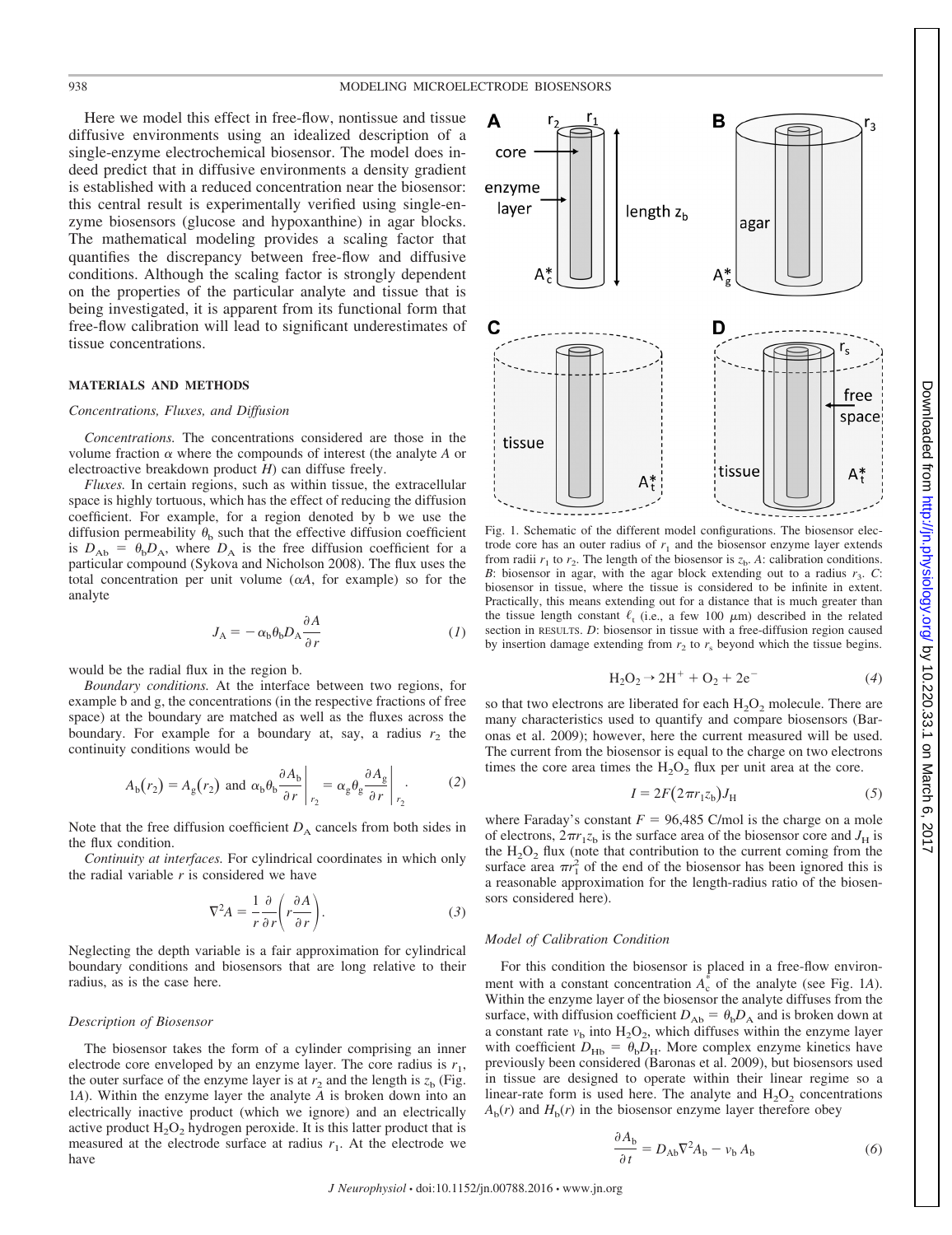$$
\frac{\partial H_{\rm b}}{\partial t} = D_{\rm Hb} \nabla^2 H_{\rm b} + v_{\rm b} A_{\rm b}.
$$
 (7)

At the core radius  $r_1$  there is zero flux of the analyte and  $H_2O_2$  is rapidly removed and so has zero concentration

$$
\left. \frac{\partial A_b}{\partial t} \right|_{r_1} = 0 \quad \text{and} \quad H_b(r_1) = 0. \tag{8}
$$

At the surface of the biosensor at  $r_2$  there is continuity of analyte concentration and zero concentration of the breakdown product, because it is rapidly washed away in the free-flow environment. Hence, the following boundary conditions hold at the outer surface of the biosensor enzyme layer

$$
A_b(r_2) = A_c^*
$$
 and  $H_b(r_2) = 0.$  (9)

Finally, the current measured on the biosensor is proportional to minus the radial flux  $H_2O_2$  at the core (radius  $r_1$ )

$$
I = (2F)(2\pi r_1 z_b) \alpha_b D_{\rm Hb} \frac{\partial H_b}{\partial r} \bigg|_{r_1}
$$
 (10)

for a biosensor of length  $z<sub>b</sub>$  (end effects are ignored in this model).

# *Model of Diffusive Conditions in Agar*

For this condition we consider the biosensor embedded within a long cylindrical block of agar that is immersed in a bathing medium with concentration  $A_{g}^{*}$  at the agar outer surface (see Fig. 1*B*). The motion of the analyte  $A_{g}$  and the breakdown product  $H_{g}$  within the agar are diffusive with diffusion coefficients  $D_{\text{Ag}}$  and  $\bar{D}_{\text{Hg}}$ , respectively. The free-volume fraction is  $\alpha_{g}$  and the diffusion permeability is  $\theta_{\rm g}$ . The equations of motion are therefore

$$
\frac{\partial A_{\rm g}}{\partial t} = D_{\rm Ag} \nabla^2 A_{\rm g}
$$
 (11)

$$
\frac{\partial H_{\rm g}}{\partial t} = D_{\rm Hg} \nabla^2 H_{\rm g}.
$$
 (12)

Within the biosensor enzyme layer the analyte and H<sub>2</sub>O<sub>2</sub> obey *Eqs. 6* and *7* with boundary conditions at the core radius  $r_1$  given by *Eq. 8* and the biosensor current by *Eq. 10*. However, at the biosensor surface we require continuity so that

$$
A_{\rm b}(r_2) = A_{\rm g}(r_2) \text{ and } \alpha_{\rm b}\theta_{\rm b}\frac{\partial A_{\rm b}}{\partial r}\bigg|_{r_2} = \alpha_{\rm g}\theta_{\rm g}\frac{\partial A_{\rm g}}{\partial r}\bigg|_{r_2} \qquad (13)
$$

with identical continuity conditions for  $H<sub>b</sub>$  and  $H<sub>g</sub>$  at  $r<sub>2</sub>$ . Similarly at the surface of the agar we have the conditions

$$
A_g(r_3) = A_g^*
$$
 and  $H_g(r_3) = 0$  (14)

where it is assumed that there is no breakdown product *H* in the bathing medium because any that diffuses out is rapidly washed away.

#### *Coarse-Grained Description of Tissue*

Macroscopic models of complex media involve spatial averaging over an appropriate volume such that a homogeneous description becomes valid. For neural tissue this means that concentrations of analyte represent averages over length scales of  $\sim$  10  $\mu$ m (Hrabe et al. 2004; Sykova and Nicholson 2008). There are two key factors that affect the diffusive motion of analyte through tissue. The first is the porosity of the tissue that leads to a reduced free-volume fraction  $\alpha_t$ in tissue through which the analyte can diffuse. If the analyte cannot enter cells then the reduced volume fraction is typically  $\alpha_t \approx 0.2$  in brain tissue (Sykova and Nicholson 2008) corresponding to diffusion in the extracellular space only. If the analyte can enter and leave cells,

this generally leads to a more complex model that is beyond the scope of the current paper. The second factor that affects the diffusive motion of the analyte is the tortuosity  $\lambda$  of the tissue resulting from the complex microscopic structure around which the analyte diffuses. This can be modeled by using a diffusion coefficient  $D_{\text{At}} = \theta_t D_A$  for the analyte, that is reduced from that in a free solution  $D_A$  by a permeability factor  $\theta_t = 1/\lambda^2$ . For brain tissue the tortuosity is quoted as  $\lambda = 1.6$  (Sykova and Nicholson 2008) giving  $\theta_t \approx 0.4$ . We assume that the electroactive breakdown product  $H$  is very rapidly removed from tissue (as is the case for hydrogen peroxide). Its concentration is therefore considered to be zero throughout the tissue.

## *Model of Biosensor in Tissue*

The tissue is considered to have some steady-state concentration of the analyte  $A_t^*$  far away from the biosensor (see Fig. 1*C*). This is maintained by an equilibrium between some unspecified release mechanism and a tissue removal mechanism at rate  $v_t$ . Mathematically, this can be captured in the following description

$$
\frac{\partial A_t}{\partial t} = D_{\text{At}} \nabla^2 A_t + v_t (A_t^* - A_t)
$$
 (15)

with the behavior of the analyte and breakdown product in the biosensor enzyme layer obeying the substrate *Eqs. 6* and *7*. Note that there is no tissue equation for *H* because it is considered to be rapidly removed from tissue and so the boundary condition  $H_b(r_2) = 0$  also applies for the tissue condition. The boundary conditions for the analyte at the interface are now

$$
A_{\mathfrak{b}}(r_2) = A_{\mathfrak{t}}(r_2) \quad \text{and} \quad \alpha_{\mathfrak{b}} \theta_{\mathfrak{b}} \frac{\partial A_{\mathfrak{b}}}{\partial r} \bigg|_{r_2} = \alpha_{\mathfrak{t}} \theta_{\mathfrak{t}} \frac{\partial A_{\mathfrak{t}}}{\partial r} \bigg|_{r_2} \tag{16}
$$

where the last equality ensures that the analyte fluxes across the biosensor interface are matched.

## *Model of Biosensor in Tissue with Free Space*

Insertion of the biosensor can sometimes damage surrounding tissue. This aspect was included in the modeling as a free diffusion space in a region from the biosensor surface at a radius  $r<sub>2</sub>$  to a radius *r*<sup>s</sup> beyond which the tissue extends (see Fig. 1*D*). The dynamics within the biosensor and the tissue follow *Eqs. 6*, *7*, and *15* as before. Within the free-diffusion space the dynamics are

$$
\frac{\partial A_s}{\partial t} = D_A \nabla^2 A_s \text{ and } \frac{\partial H_s}{\partial t} = D_H \nabla^2 H_s. \tag{17}
$$

The boundary conditions at the biosensor surface are

$$
A_{\rm b}(r_2) = A_{\rm s}(r_2) \text{ and } \alpha_{\rm b}\theta_{\rm b}\frac{\partial A_{\rm b}}{\partial r}\bigg|_{r_2} = \frac{\partial A_{\rm s}}{\partial r}\bigg|_{r_2} \tag{18}
$$

and similarly for the *H* variable. At the interface between the free space and tissue we have

$$
A_{\rm s}(r_{\rm s}) = A_{\rm t}(r_{\rm s}) \quad \text{and} \quad \frac{\partial A_{\rm s}}{\partial r}\bigg|_{r_{\rm s}} = \alpha_{\rm t}\theta_{\rm t}\frac{\partial A_{\rm t}}{\partial r}\bigg|_{r_{\rm 2}} \tag{19}
$$

with  $H_t(r_s) = 0$  providing the boundary condition for *H*.

## *Analytical and Numerical Solutions*

*Analytical solutions.* The models considered here have radial symmetry and so the steady-state equations typically take the form

$$
\nabla^2 A = 0 \quad \text{or} \quad \ell^2 \nabla^2 A = A \tag{20}
$$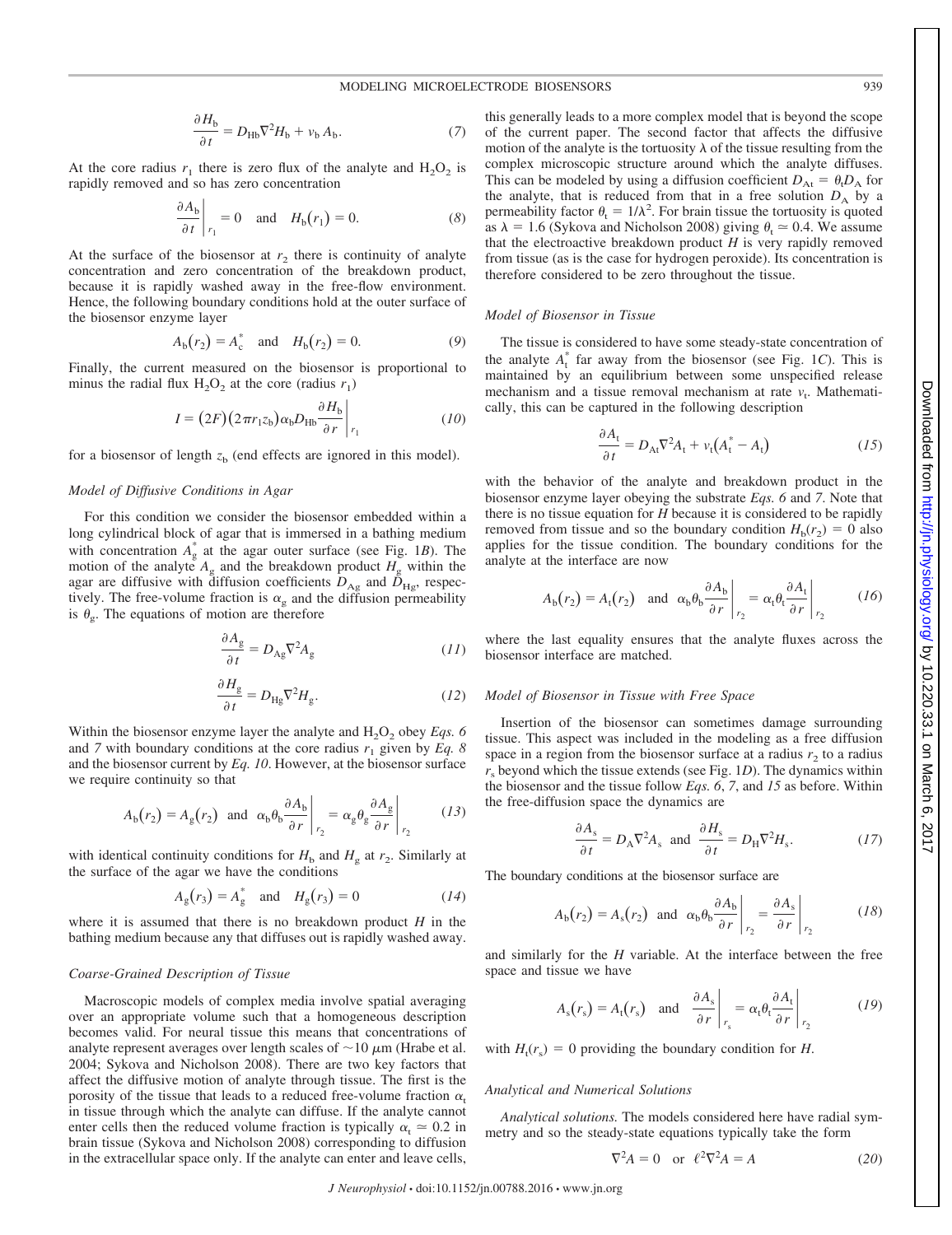with similar equations for *H*. The first equation is satisfied by a constant plus a logarithm log(*r*) multiplied by a constant. The second equation is satisfied by a linear combination of the zero-order modified Bessel functions  $I_0(r/\ell)$  and  $K_0(r/\ell)$ . The solutions for each of the cases considered here are provided in the APPENDIX.

*Numerical solutions.* We sought analytical solutions for the coupled differential equations describing the steady state and numerical solutions for the partial differential equations describing the timedependent concentration profiles. Analytical solutions for the steady state are derived in the APPENDIX. For the numerical solution of the partial differential equations, the system was discretized in time and space and integrated forward in time using a second-order or fourthorder Runge-Kutta scheme.

## *Experimental Methods*

All microelectrode biosensors were obtained from Sarissa Biomedical (Coventry, UK). Microelectrode biosensors consist of an enzymatic biolayer on top of a permselectivity layer around a Pt/Ir wire (diameter: 50  $\mu$ m), which has a length of 500  $\mu$ m. A block of agar  $(0.6-0.9 \text{ g} \text{ in } 50 \text{ ml}, \sim 2 \text{ mm}^3)$  was held submerged in a recording bath and perfused (6 ml/min) with recording saline composed of the following (in mM): 127 NaCl, 1.9 KCl, 1 MgCl<sub>2</sub>, 2 CaCl<sub>2</sub>, 1.2  $KH_2PO_4$ , and 26 NaHCO<sub>3</sub> (pH 7.4 when bubbled with 95% O<sub>2</sub>-5% CO2, 300 mosM) at 32°C. The block of agar sat on a suspended grid so was perfused from above and below. Biosensors were positioned above the agar block, in the bathing medium, and polarized. The agar and biosensors were perfused with the analyte of interest for 20 –30 min to allow equilibration. Biosensors were manually inserted (in  $\leq 1$  s) into the agar block so that the sensing area was completely embedded. Biosensor signals were acquired at 1 KHz with a Micro 1401 interface using Spike 2 (Vs 6.14) software (Cambridge Electronics Design, Cambridge, UK). Glucose biosensors have entrapped glucose oxidase in an enzyme layer, which oxidizes glucose to D-glucono-1,5-lactone +  $H_2O_2$  (Updike and Hicks 1967; Frayling et al. 2011). Hypoxanthine biosensors have entrapped xanthine oxidase in an enzyme layer, which oxidizes hypoxanthine to xanthine  $+ H_2O_2$ and also xanthine  $+ O_2$  to uric acid  $+ H_2O_2$ . Experiments typically used 50  $\mu$ M glucose or 10  $\mu$ M hypoxanthine. Values are quoted as the means  $\pm$  SD based on *n* trials.

## *Parameter Choice*

The parameters used are summarized in Table 1. The approach was to use a generic model of a single-enzyme biosensor in which the analyte has relatively simple dynamics in tissue. Reasonable values

Table 1. *Parameters used in the paper, unless otherwise stated*

| Parameter                                  | Value               | Description                                     |
|--------------------------------------------|---------------------|-------------------------------------------------|
| $r_{1}$                                    | $25 \mu m$          | Biosensor core radius <sup>1</sup>              |
| r <sub>2</sub>                             | $50 \mu m$          | Biosensor outer radius <sup>1</sup>             |
| r <sub>3</sub>                             | $150 \mu m$         | Agar block outer radius (for Fig 3)             |
| $z_{\rm b}$                                | 500 $\mu$ m         | Biosensor length <sup>1</sup>                   |
| $D_{\rm A}$                                | $860 \mu m^2/s$     | Glucose free diffusion coefficient <sup>2</sup> |
| $D_{\rm H}$                                | $1,700 \ \mu m^2/s$ | $H2O2$ free diffusion coefficient <sup>2</sup>  |
| $v_{\rm b}$                                | 100/s               | Biosensor reaction rate*                        |
| $\alpha_{\rm b}$                           | 0.4                 | Biosensor free-volume fraction <sup>3</sup>     |
| $\theta_{\rm b}$                           | 1.0                 | Biosensor diffusion permeability <sup>1</sup>   |
|                                            | 1.0                 | Agar free-volume fraction <sup>4</sup>          |
| $\overset{\alpha_{\rm g}}{\theta_{\rm g}}$ | 1.0                 | Agar diffusion permeability <sup>5</sup>        |
| $v_{\rm t}$                                | 0.1/s               | Tissue reaction rate*                           |
| $\alpha_{\rm t}$                           | 0.2                 | Tissue free-volume fraction <sup>6</sup>        |
| $\theta_{\rm r}$                           | 0.4                 | Tissue diffusion permeability <sup>6</sup>      |

<sup>1</sup>Sarissa Biomedical; <sup>2</sup>van Stroe-Biezen et al. 1993; <sup>3</sup>Hallik et al. 2007;<br><sup>4</sup>McCabe 1972; <sup>5</sup>Nicholson et al. 1979; <sup>6</sup>Sykova and Nicholson 2008. \*Ge-McCabe 1972; <sup>5</sup>Nicholson et al. 1979; <sup>6</sup>Sykova and Nicholson 2008. \*Generic parameters.

for the quantities were chosen in respect to specific biosensors, such as hypoxanthine or glucose biosensors.

*Biosensor dimensions.* Several sizes of biosensors are available, the most common size provided by Sarissa Biomedical have a core of radius  $r_1 = 25 \mu m$ . The outer surface of the enzyme layer, although more variable, was typically  $r_2 = 50 \mu m$ . The length of the core was  $z_{\rm b} = 500 \mu \rm{m}.$ 

*Volume fractions and tortuosity*. The volume fraction  $\alpha_{\rm b}$  and tortuosity  $\theta_{\rm b}$  are rarely if ever specified in publications on biosensor design. The free volume fraction in the polypyrrole matrix is difficult to determine, as it is known to depend on deposition conditions, doping agents, inert additives, and thickness (Garcia-Belmonte 2003). A comparison of the free volume of polypyrrole with different dopant-ions measured with nitrogen gas (Hallik et al. 2007) has volume fractions between 0.26 and 0.56, but nitrogen is much smaller than either hydrogen peroxide, glucose, or hypoxanthine and so may overestimate the relevant free volume. Here the value  $\alpha_{\rm b} = 0.4$  is chosen. The diffusion coefficient in the polymer matrix has been quoted (Sarissa Biomedical) as being similar to that for free diffusion and so  $\theta_{\rm b} = 1.0$  is used. For the agar we assume little excluded volume  $\alpha_{\rm b} = 1.0$  and low tortuosity and so that  $\theta_{\rm g} = 1.0$  (McCabe 1972; Nicholson et al. 1979). The corresponding quantities  $\alpha_t$  and  $\theta_t$ for tissue are described above.

*Free diffusion coefficients.* The free diffusion coefficients for glucose and hydrogen peroxide at 32°C are 860 and 1,700  $\mu$ m<sup>2</sup>/s (van Stroe-Biezen et al. 1993).

*Biosensor breakdown rates.* The model is meant to be generic and describes diffusion rather than enzyme limited biosensors, so a representative and relatively rapid breakdown rate of analyte in the biosensor enzyme layer of  $v<sub>b</sub> = 100/s$  is chosen. Such a rapid rate is seen for specific example in the hypoxanthine biosensor, which is constructed with 10  $\mu$ l containing the pyrrole monomer and 5 U xanthine oxidase (Llaudet et al. 2003) of which  $\sim 8\%$  is immobilized (Coche-Guerente 1995). Assuming the enzyme is uniformly distributed, the kinetics are not significantly affected by entrapment in the polymer matrix and using average velocity as a maximum velocity provides an estimated removal rate of  $v<sub>b</sub> = 178/s$  (Monda and Mitra 1994).

*Tissue breakdown rates.* Similarly for the tissue breakdown rate a generic value of  $v_t = 0.1/s$  is chosen. This obviously depends on the analyte in question, but generally it is relatively slow compared with that in the biosensor enzyme layer. This is reasonable for hypoxanthine, for example. In homogenate of the rat cerebrum and cerebellum, xanthine oxidase activity was found to be 19.5 mU/g of tissue at 30°C (Hashimoto 1974). Assuming hypoxanthine clearance is due to xanthine oxidase and this activity is uniformly distributed in the brain suggests a clearance rate  $v_t = 40 \times 10^{-3} / s$  (Coche-Guerente 1995). Considering glucose as another example, its metabolism in the brain is a complex process involving multiple metabolic pathways and is coupled with neuronal activity (Bèlanger et al. 2011). An estimate can be obtained from studies using radiolabeled analogs (Berti et al. 2013). Assuming labeled analog behavior is the same as glucose, the phosphorylation rate in grey matter is  $\sim$  1.2  $\times$  10<sup>-3</sup>/s for human or  $\sim$  0.9  $\times$  10<sup>-3</sup>/s for rats (Reivich et al. 1985). Glucose is transported though the blood-brain-barrier at a similarly slow rate,  $\sim 0.2 \times 10^{-3}$ /s (Clarke and Sokoloff 1999).

# **RESULTS**

First, the steady-state concentration profile for the idealized biosensor is modeled in the free-flow calibration condition. We then examine the response when the biosensor is placed in an environment where the analyte reaches the sensor by diffusion. These model results are then tested experimentally in a condition where the biosensor is inserted into a block of agar in which the analyte reaches the biosensor through diffusion. This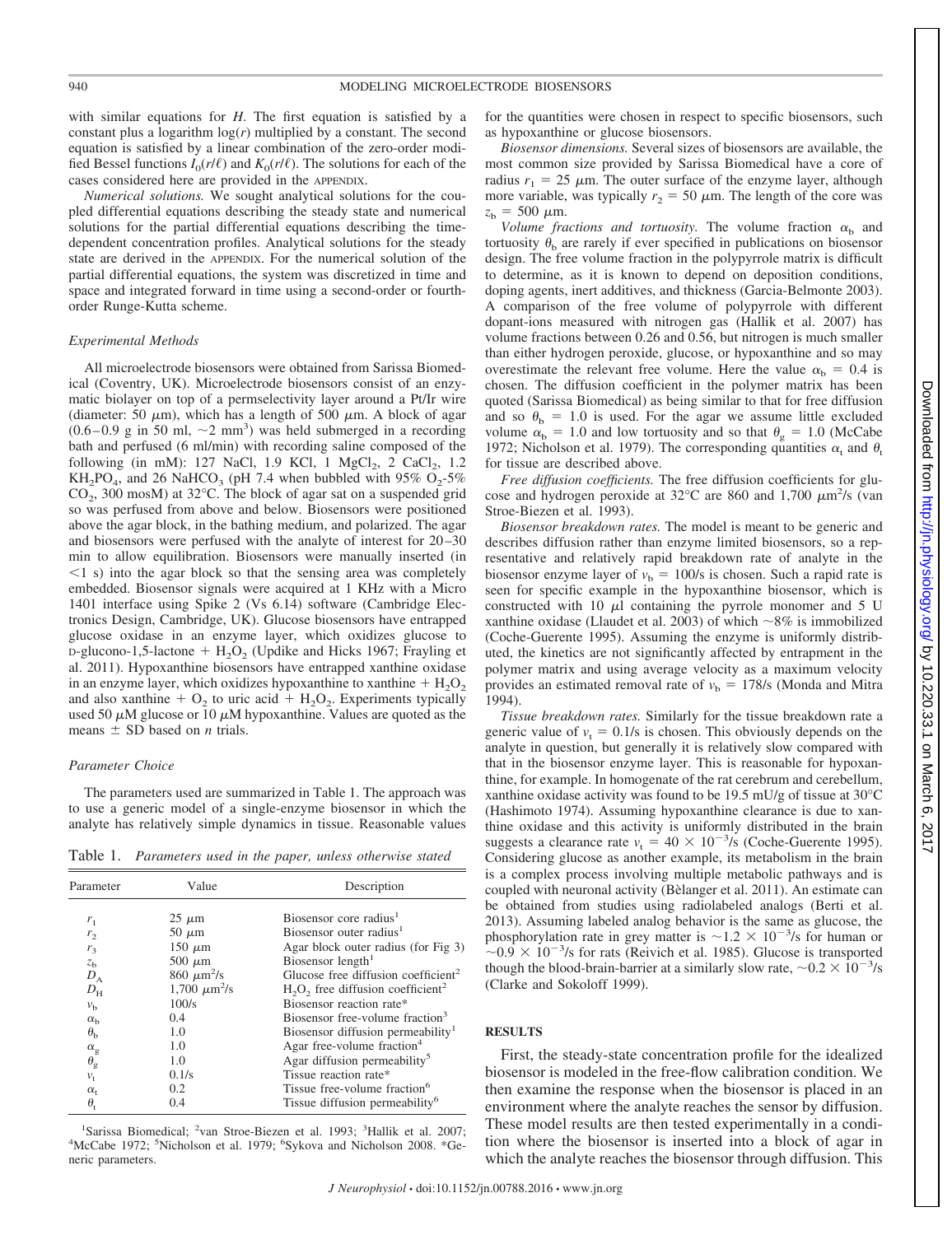

Fig. 2. Model: calibration condition. *Inset*: experimental configuration. The enzyme layer is from a radii 25 to 50  $\mu$ m. A: the steady-state analyte concentration sharply decreases from the surface for this diffusion-limited biosensor, so peak breakdown  $H_2O_2$  production is at the biosensor surface. *B*: corresponding concentration profile for  $H_2O_2$ . *C*: the dynamics of the biosensor current demonstrating the rapid  $(< 1 s)$  responsiveness. The bath concentration of analyte was  $A_c^* = 1 \mu M$  with other parameters given in Table 1.

verifies the key finding that in diffusive environments the biosensor measures a smaller concentration than in free-flow conditions due to the density gradient being set up. The implication for this effect in tissue is then modeled using a general model for an analyte being generated and cleared in tissue.

# *Model of Free-Flow Calibration*

A biosensor is typically calibrated by placing it in a freeflow environment in which the analyte *A* has a fixed concentration  $A_c^*$  at its outer surface (Frenguelli and Wall 2016). As the analyte is absorbed into the biosensor enzyme layer, it diffuses until it is broken down by the enzyme at a rate  $v<sub>b</sub>$  into a certain number of molecules of the electrically active product  $H_2O_2$ , the concentration of which we denote by *H*. Mathematically this can be described by *Eqs. 6* and *7* with boundary conditions given by *Eqs. 8* and *9*. Biophysically, these conditions assume that the analyte *A* can freely cross the outer boundary of the biosensor enzyme layer but cannot diffuse into the solid electrode core, whereas for the breakdown product *H* we assume that the concentration is zero outside the biosensor due to the free-flow condition and that *H* is broken down when coming into contact with the biosensor core. It is therefore the flux of *H* into the biosensor core that is proportional to the measured signal. An example, for steady-state concentrations, is given in Fig. 2*A* using parameters from Table 1. For the parameter values used the biosensor rapidly metabolizes the analyte such that very little reaches the biosensor core before being broken down. The resulting breakdown product either diffuses out of the biosensor and is lost or diffuses to the core and is electrolyzed and measured as a signal. Mathematically, the signal measured takes the form

$$
I_{\rm c} = 2Fz_{\rm b} \frac{2\pi\alpha_{\rm b}D_{\rm Ab}}{\log(r_2/r_1)} \big(A_{\rm b}(r_2) - A_{\rm b}(r_1)\big) \tag{21}
$$

where  $A_b(r)$  is the analyte concentration in the biosensor enzyme layer at a radius *r* (see the APPENDIX). Interestingly, this quantity does not depend on the diffusion coefficient of the

breakdown product *H* in the biosensor. A characteristic diffusion length  $\ell_{\rm b}$  can be derived for the analyte in the biosensor, which is given by  $\ell_b^2 = D_{Ab}/v_b$ . This is the typical distance that a molecule of analyte will diffuse into the biosensor enzyme layer before being broken down and will be relatively small for a diffusion limited biosensor e.g.,  $\ell_b = 1.9 \mu m$  for parameters used here. Note that if  $\ell_{\rm b} \ll (r_2 - r_1)$ , then there is little chance that the analyte reaches the core before break down, so that  $A_b(r_1) \ll A_b(r_2)$  and then the current simplifies to

$$
I_{\rm c} \simeq 2Fz_{\rm b} \frac{2\pi\alpha_{\rm b}D_{\rm Ab}}{\log(r_2/r_1)} A_{\rm c}^* \tag{22}
$$

where the boundary condition  $A_b(r_2) = A_c^*$  has been used. This is a particularly simple form in that it does not depend on the diffusion coefficient of *H* or the breakdown rate  $v<sub>b</sub>$ . These free-flow calibration results (Fig. 2) will now be compared with diffusive environments (agar and tissue).

## *Model of a Biosensor in Agar*

Agar provides a diffusive environment similar to tissue (though there is no excluded volume) but without the added complexities of endogenous analyte dynamics. We now consider the case of a long biosensor embedded in a cylindrical block of agar with concentration  $A_{g}^{*}$  at the surface of the agar (Fig. 3, *inset*). The steady-state current at the biosensor for this configuration is straightforward to derive and is provided in the APPENDIX. Because the biosensor acts as a sink and a diffusion gradient is set up, the concentration of the analyte at the biosensor surface is reduced by a factor  $c_g$  so that  $A(r_2) = c_g A_g^*$  where  $c_g$  is defined (57). Provided the length scale is small relative to the size of the biosensor core, so that  $\ell_{\rm b} \ll r_1$ , we have



Fig. 3. Model: biosensor in cylindrical agar block (see schematic *inset*) with the biosensor enzyme layer extending from radii 25 to 50  $\mu$ m and the agar block from radii 50 to 150  $\mu$ m. *A*: the steady-state analyte concentration exhibits a density gradient from the agar surface that is induced by breakdown within the biosensor enzyme layer. *Inset*: detail within the enzyme layer itself. *B*: corresponding concentration of  $H_2O_2$ . Note that  $H_2O_2$  is lost through diffusion into the agar and then washed away. *C*: dynamics of the current response for the biosensor inserted into the bath (calibration condition) from 0 to 3 s into the agar from 3 to 18 s during which the density gradient builds up and finally back into the bath from 18 s onwards. The increase at the point of insertion into the agar is due to the transient increase in local  $H_2O_2$  concentration, which was often seen in experiment (see Fig. 4).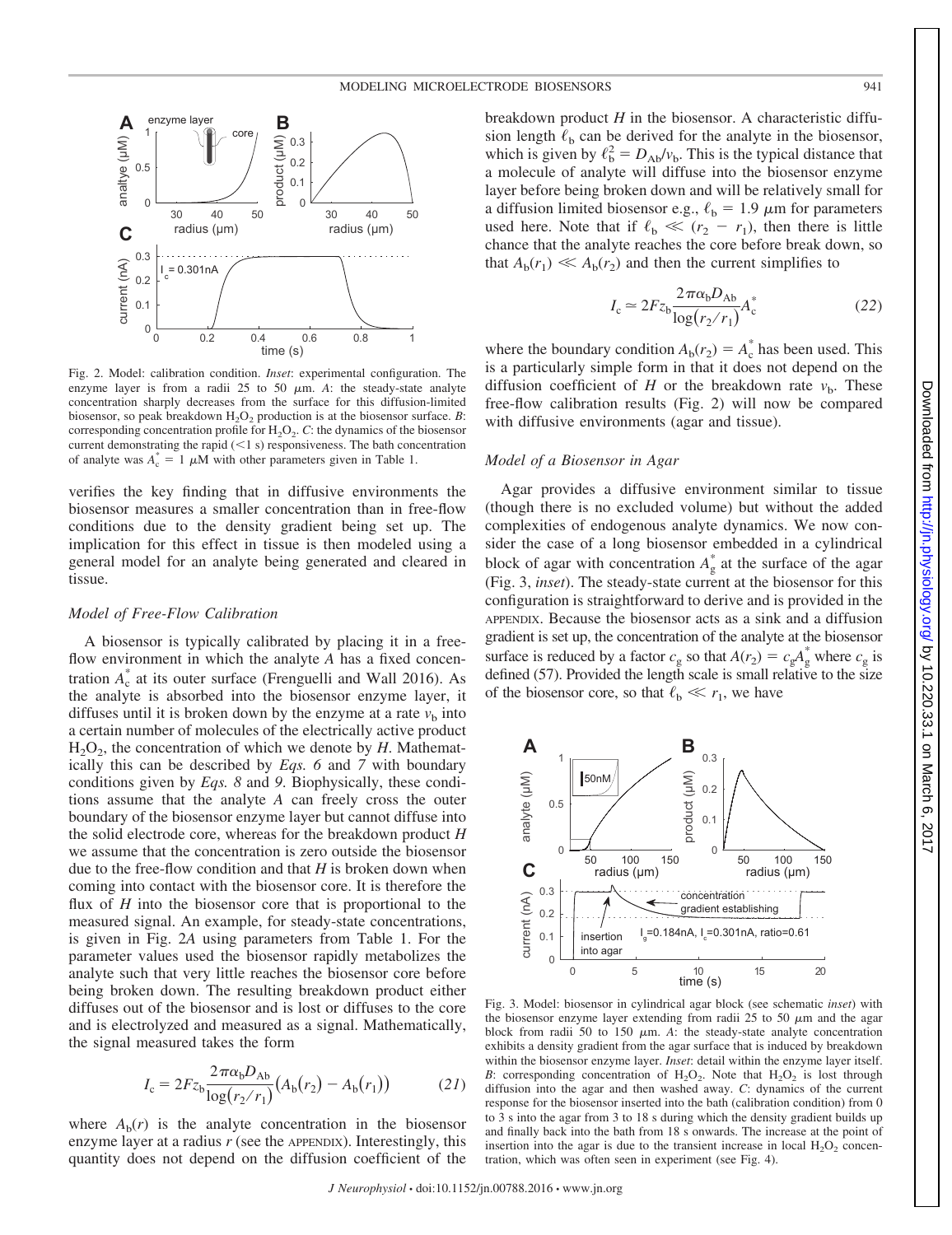942 MODELING MICROELECTRODE BIOSENSORS

$$
c_{g} \simeq \frac{\ell_{b}}{\ell_{b} + \frac{\alpha_{b}\theta_{b}}{\alpha_{g}\theta_{g}}r_{2}\log(r_{3}/r_{2})}.
$$
 (23)

For the parameters used in Fig. 3, this reduction is substantial (88%). However, the current itself is not so significantly attenuated because some of the electroactive breakdown product  $H_2O_2$  generated by the biosensor and initially lost into the agar diffuses back to the biosensor matrix. The form of the current can be written

$$
I_{g} = 2Fz_{b} \frac{2\pi\alpha_{b}D_{Ab}}{\log(r_{2}/r_{1})} (A_{g}^{*} - A_{1})\kappa_{b},
$$
 (24)

for a biosensor of length  $z<sub>b</sub>$ , where the constant is

$$
\kappa_{\rm b} = \frac{1}{1 + \frac{\alpha_{\rm b} \theta_{\rm b} \log(r_3/r_2)}{\alpha_{\rm g} \theta_{\rm g} \log(r_2/r_1)}}.
$$
(25)

The inferred concentration of analyte in agar, obtained by comparison of the biosensor current in agar with that in calibration condition, underestimates the true concentration

$$
A_{\text{inferred}}^* = A_g^* \frac{\left(1 - c_g X(r_1)\right)}{\left(1 - X(r_1)\right)} \kappa_b. \tag{26}
$$

For diffusion-limited biosensors the quantity  $X(r_1) \ll 1$  and so a good approximation is a reduction by a factor  $\kappa_b$ 

$$
A_{\text{true}}^* \simeq A_{\text{inferred}}^* \bigg( 1 + \frac{\alpha_{\text{b}} \theta_{\text{b}} \log(r_3/r_2)}{\alpha_{\text{g}} \theta_{\text{g}} \log(r_2/r_1)} \bigg). \tag{27}
$$

Hence, even if the tortuosities and the free volume fractions are the same in the enzyme layer and surrounding agar block and  $r_2/r_1 = r_3/r_2$ , the current-equivalent concentration predicted would be 50% lower. This clearly indicates a mismatch between the free-flow calibration conditions and the diffusive experimental environment (in agar or tissue) that is likely to result in underestimation of analyte concentrations.

## *Experimental Verification of Calibration Mismatch*

Because it is technically difficult to cut an agar block into a near perfect cylinder, we performed an experiment with a slightly altered geometry. A large rectangular block of agar was immersed in a free-flowing bath with a constant concentration of analyte. Compared with the free-flow conditions, there was a substantial and rapid drop in the signal when a biosensor was inserted into the agar for both hypoxanthine 52.4% (22.6%,  $n = 5$ ) and glucose 43.2% (8.0%,  $n = 5$ ) biosensors. A typical experiment is illustrated in Fig. 4. Here two glucose biosensors, with similar sensitivity, were initially held within the flow (equivalent to calibration conditions) with 50  $\mu$ M glucose and both registered a current of  $\sim$ 2.5 nA (average of first 100 s). The first biosensor was then fully inserted into the agar. The signal then decreased with a slow decay rate ( $\sim$ 600 s) and reached a new value near 1.75 nA. To test that the decrease is due to a density gradient being set up, the second biosensor was then introduced into the agar near the first biosensor. This resulted in a further decrease in the current on the first biosensor, with both biosensors reaching a new,



free-flow bath

current. Two glucose biosensors, with almost identical sensitivities, were moved in and out of an agar block. *Top*: configurations of the 2 biosensors (black and grey) either above the agar block (free-flow conditions) or inserted into the agar. *Bottom*: the respective, superimposed current traces from *top*. Initially both biosensors were held in free-flow calibration conditions in the presence of 50  $\mu$ M glucose (current of  $\sim$ 2.5 nA). The first biosensor (black) was then fully inserted into the agar block. The current recorded dropped to  $\sim$  $1.75/2.5 = 70\%$  of its calibration value due to the establishment of the diffusion gradient. To verify the presence of the concentration gradient the second biosensor was then inserted close to the first. An initial rise due to a transient and localized increase in  $H_2O_2$  can be seen, as predicted by the model (Fig. 3). The second biosensor steady-state signal was lower than that of the first biosensor previously; however, the first biosensor signal also dropped to the same lower value. These results are what would be expected if each biosensor established a density gradient of analyte and that these gradients superpose. On removal of the second biosensor from the agar the first biosensor recovered to the earlier steady current of  $\sim$ 1.75 nA. Both biosensor signals returned to their calibration values when removed from the agar.

lower steady-state current of  $\sim$ 1.5 nA (a similar result was obtained with hypoxanthine biosensors, with the decrease depending on both the distance between them and difference in the angle of insertion). On removal of the second biosensor the signal on the first biosensor recovered to its previous value of 1.75 nA. Note that when the first biosensor was removed and placed back into calibration conditions the recovery to the calibration current was very rapid  $(< 5 \text{ s})$ . This makes it clear that the slow dynamics seen during the insertion into the agar are not inherent to the biosensor but rather to the setting up of the diffusion gradient, as predicted by the model in the previous section. When a single biosensor is inserted together with a null sensor (one lacking an enzyme layer), there was little or no effect on the biosensor current; however, a small increase in the null-sensor current  $(\sim 50 - 100 \text{ pA})$  was seen as would be expected from  $H_2O_2$  diffusive overspill from analyte breakdown in the active biosensor.

# *Model of a Biosensor in Tissue*

Although the analyte diffuses to reach the biosensor in both agar and tissue, there are key differences between the conditions. In tissue there is a significantly reduced volume fraction  $\alpha_t$  and the tortuosity is greater resulting in a smaller diffusion constant  $D_{\text{At}}$ . Additionally the analyte, rather than being externally applied, is generated within the tissue itself. We model the latter property by considering a balance between the release rate and breakdown rate  $v_t$ , resulting in a steady-state concentration of  $A_t^*$  that is homogeneous throughout the tissue (far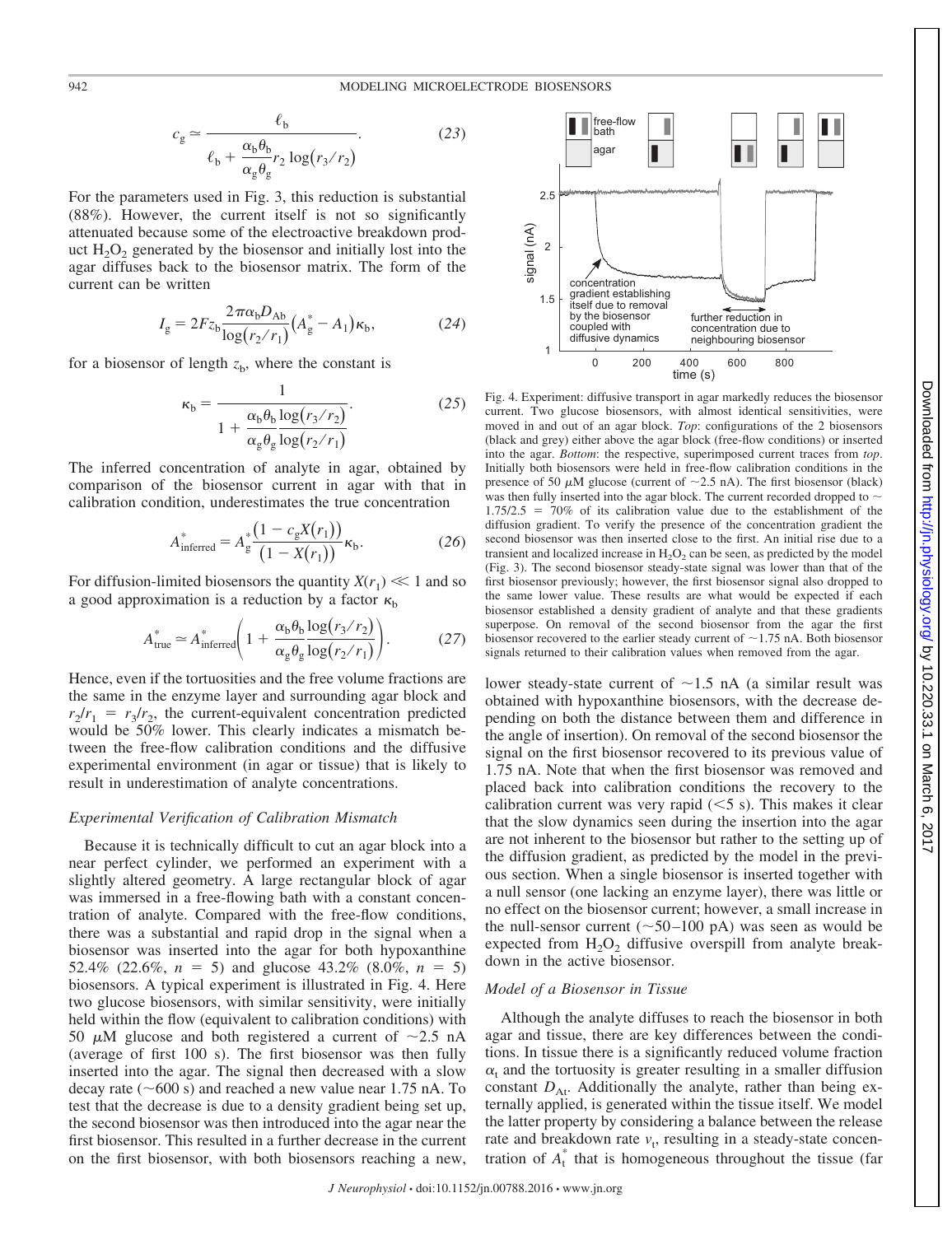away from the biosensor). On the insertion of the biosensor, the analyte will begin to diffuse into the enzyme layer and be broken down, resulting in a density gradient being set up in the tissue around the biosensor. An analysis of the system gives a length  $\ell_t$ , defined through  $\ell_t^* = D_{\rm At}/v_t$ , which gives a scale for the range of influence of the biosensor in tissue. For the parameters used this length was 59  $\mu$ m. The tissue case can be modeled by using the biosensor equations for *A* and *H* within the enzyme layer coupled to equation (15) for *A* in the tissue. The boundary condition in this case is that far  $(r \gg \ell_t)$  from the biosensor that the tissue concentration approaches  $A_t^*$ . There are a number of subsidiary conditions we could use for  $H_2O_2$  in tissue. In this section we firstly consider that the breakdown product  $H$  is instantly removed from tissue. Under these circumstances the profile of the analyte  $A<sub>b</sub>$  and breakdown product  $H<sub>b</sub>$  in the biosensor is functionally the same as the calibration case (although with different amplitudes): all that remains is to find the reduction in analyte concentration at the biosensor surface. Writing this in the form  $A(r_2) = c_t A_t^*$  the constant, as shown in the APPENDIX, can be written

$$
c_{\rm t} = \left(1 - \frac{\alpha_{\rm b} D_{\rm Ab} X'(r_2)}{\alpha_{\rm t} D_{\rm At} Y'(r_2)}\right)^{-1} \tag{28}
$$

where  $X(r)$  and  $Y(r)$  and their derivatives are also defined in the APPENDIX. Note that this quantity is strictly positive as the gradient of  $Y(r)$  is negative, cancelling out the apparent minus sign. Because of the boundary conditions, the biosensor current takes the same form as in *Eq. 21* but with  $(A_2 - A_1)$  reduced by the factor  $c_t$  so that

$$
A_{\text{true}}^* = A_{\text{inferred}}^* \left( 1 - \frac{\alpha_b D_{\text{Ab}} X'(r_2)}{\alpha_t D_{\text{At}} Y'(r_2)} \right). \tag{29}
$$

Because any  $H_2O_2$  leaving the biosensor is rapidly broken down once it enters the tissue, the mismatch between calibra-



Fig. 5. Model: biosensor in tissue. A: concentration of analyte and  $H_2O_2$  in the biosensor enzyme layer. Note the same forms as Fig. 2. *B*: distribution of the analyte in tissue. A sharp decrease in density around the biosensor from the bulk value of  $1 \mu M$  is apparent.  $C$ : time course of the biosensor current. The current is initially high but then decreases as the analyte around the biosensor is broken down and the density gradient is set up. In this particular example the biosensor measures a steady-state current equivalent to only  $\sim$  1.5% of the bulk tissue concentration. This mismatch is much greater than the case for agar, largely due to the instantaneous removal of  $H_2O_2$  in this model of tissue.

tion and tissue measurements is substantial in this model: for the example in Fig. 5 the tissue concentration would be measured at only 1.5% of its value in tissue far away from the biosensor.

## *Effect of Space Around Biosensor in Tissue*

We now consider the effect of a thin region around the biosensor that allows free diffusion. As well as being of biophysical relevance, it can be caused by the insertion of the biosensor into the tissue the analysis also serves to demonstrate how sensitive calibration-correction factors are to details of the biosensor-tissue interactions. The free space considered extends from the biosensor surface at  $r_2$  to a radius  $r_s$  and then for radii greater than  $r<sub>s</sub>$ , the tissue conditions are the same as in the previous case. The concentration mismatch now takes the form

$$
A_{\text{inferred}} = A_{\text{c}}^* \frac{I_{\text{tis}}}{I_{\text{cal}}} = \kappa_{\text{b}} \gamma_{\text{b}} A_{\text{t}}^* \tag{30}
$$

where  $\kappa_b$  and  $\gamma_b$  have a fairly complex dependency on the parameters given by *Eqs. 75* and *79* of the APPENDIX. The effect of adding a free-diffusion space of  $r_s = r_2 + 5 \mu m$  is shown in Fig. 6. As can be seen, even a small region of free diffusion can have a significant effect on the concentration. For the parameters used here, the percentage of the true concentration measured rises to 2.5% from the 1.5% seen for the previous case of no free-diffusion region ( $r_s = r_2$ ). This effect underlies that the calibration mismatch for tissue conditions is a complex quantity that has a strong dependence on the diffusion of  $H_2O_2$ into tissue and back. To examine the functional dependency of the calibration mismatch we varied a number of key parameters:

*Free-diffusion space.* The effect of increasing  $r_s$  led to a broadly linear (Fig. 6*Da*) improvement in the biosensor measure, over a range of  $r_s - r_2$  up to 20  $\mu$ m.

*Biosensor free volume and permeability.* The accuracy of the biosensor measurement increases markedly with decreasing free-volume fraction  $\alpha_{\rm b}$  or diffusion permeability  $\theta_{\rm b}$  of the biosensor enzyme layer (Fig. 6, *Db* and *De*).

*Breakdown rates.* The calibration mismatch becomes worse with decreasing biosensor reaction rate  $v<sub>b</sub>$  (Fig. 6*Dc*). This can be expected as the biosensor is destroying less of the analyte and so the density gradient is reduced. However, in constructing a biosensor it is not desirable to have too low a reaction rate as this leads to a poor signal-to-noise ratio, similar to the reduced size of the biosensor. For a faster reaction rate in tissue *v*<sub>t</sub>, the calibration mismatch is less severe (Fig. 6*Df*), which can be understood as fixing  $A_t^*$  meaning that the relative replenishment rate of analyte is higher too.

*Biosensor size.* Biosensors are available in various sizes, here we consider the core radius to be equal to the thickness of the enzyme layer and consider a range of sizes from 10  $\mu$ m (with 5- $\mu$ m core and enzyme layer) to 100  $\mu$ m (with 50- $\mu$ m core and enzyme layer). The calibration mismatch is less for smaller biosensors (Fig. 6*Dd*) due primarily to the smaller enzyme layer. However, the typical distance the analyte diffuses through the enzyme layer before being oxidized is  $\ell_{\rm b}$  = 1.9  $\mu$ m, so even for the smallest size considered, most of the electroactive product is lost to the tissue.

*Diffusion constants.* For the model assumptions made in this paper, the steady-state biosensor current is unaffected by the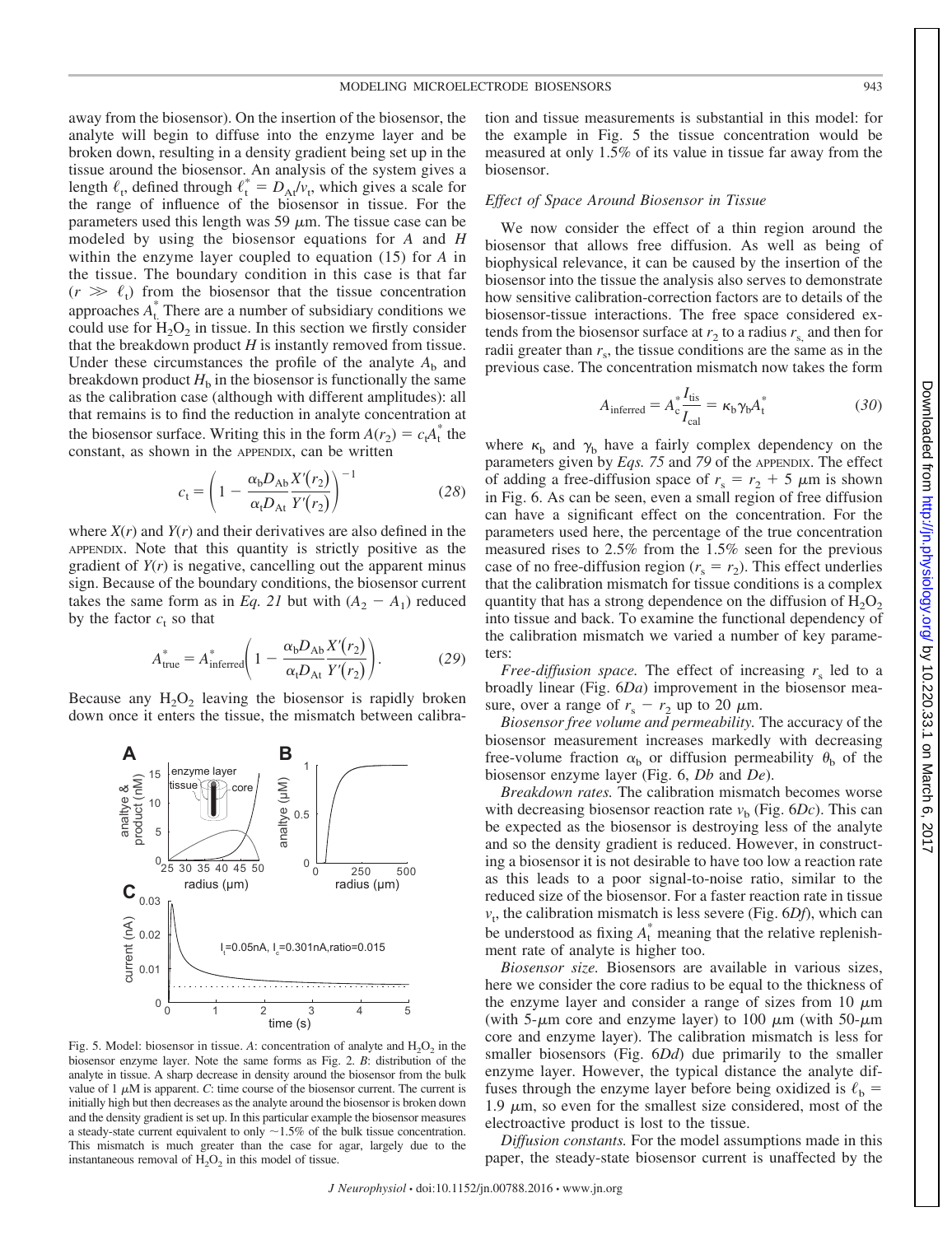# 944 MODELING MICROELECTRODE BIOSENSORS



Fig. 6. Model: biosensor surrounded by a free-diffusion layer in tissue. A: concentrations of analyte and H<sub>2</sub>O<sub>2</sub> in the biosensor enzyme layer. Here the functional forms of the concentration profiles differ from Fig. 2 due to the boundary conditions for *H* on the biosensor surface. *B*: the distributions of the analyte in tissue. *C*: time course of the biosensor current. In this example the biosensor measures a steady-state signal equivalent to only  $\sim 2.5\%$  of the concentration in tissue far from the biosensor. This is nevertheless less of a mismatch than for the model without a free space around the biosensor, in Fig 5. *D*: examination of the calibration mismatch as key parameters are varied; *a*: size of the free space  $r_s - r_2$ ; *b*: porosity  $\alpha_b$  of the biosensor enzyme layer; *c*: breakdown rate  $v_b$  in biosensor; *d*: the radius  $r_2$  of the biosensor (with equal core radius and enzyme layer thickness); *e*: diffusion permeability  $\theta_b$  in the biosensor enzyme layer; and *f*: breakdown rate  $v_t$  in tissue. The parameters used in  $A-C$  are shown in grey.

diffusion coefficient of  $H_2O_2$  and the calibration mismatch is not substantially altered by the diffusion coefficient of the analyte. In summary, the sensitivity analysis demonstrates that conventional calibration will substantially underestimate the concentration of analyte in tissue for a range of parameters relevant to current microelectrode-biosensor usage.

# **DISCUSSION**

Microelectrode biosensors provide good spatiotemporal resolution for measurements of a range of physiologically relevant substances in vitro and in vivo (Dale et al. 2005) and are widepread in their use. Here we presented models of a generic single-enzyme biosensor under calibration conditions in agar and in tissue. We clearly demonstrate a discrepancy between the biosensor's response in tissue and during calibration. However, when the biosensor response is linear our modeling suggests that, in principle, the calibration can be corrected by scaling factors: *Eq. 26* for agar, *Eq. 29* for tissue, and *Eq. 30* for tissue when the effects of the free diffusion space around the biosensor are significant. If the parameters of the scaling factors can be estimated or constrained, then this provides an approach for improved estimates of analyte concentrations, or bounds on concentrations, in tissue. It must be noted that the models do not imply that the concentration recorded in tissue is incorrect. The biosensors are indeed measuring the local concentration of the analyte; however, they have themselves reduced the local concentration through their measurement mechanism and this concentration differs from that in tissue far from the biosensor.

Biosensors could be designed to have less of an impact on the analyte in tissue, so that calibration and tissue conditions are better matched. This would require a lower total reaction rate for the enzyme in the biosensor, which would in turn result in a lower signal-to-noise ratio and a biosensor response potentially more dependent on the enzyme kinetics than the analyte concentration (Baronas et al. 2009).

Agar was used to provide a diffusive environment and denser concentration of agar could be considered as a means of altering the porosity or permeability. However, the diffusive parameters of agar are not greatly influenced by the density (McCabe 1972) and at higher densities the agar damaged the enzyme layer of the biosensor. Silica microbeads could also be mixed with the agar to create a controlled experimental model of excluded volume if desired: this would produce a stronger effect than that see in Fig. 4.

# *Bath Application*

When experiments are carried out with biosensors placed within tissue, the current produced by bath applying analyte is much smaller than that produced in free-flow conditions. For example, when adenosine is bath applied to the rat neocortex, there is reduction of 90% in the current measured in tissue compared with that observed in free-flow conditions (Wall and Richardson 2015) and when ATP is bath applied to the rat hippocampal slices only  $\sim$ 5% could be detected, compared with free-flow calibration (Frenguelli et al. 2007). Such a difference between free-flow and tissue measurements supports the calibration mismatch proposed by our modeling. The effects of the density gradient produced in tissue by diffusion and tortuosity will be compounded by the presence of active removal mechanisms such as uptake into neurons and glia and metabolism. However, during adenosine application blocking nucleoside transport had only minor effects on the current measured in tissue (unpublished observations) suggesting that the effect maybe principally due to the density gradient set up by the biosensor.

## *Existing Biosensor Models*

Models of biosensors are typically applied to the case where the biosensor is placed in a well-stirred medium (Schulmeister 1990; Rinken and Tenno 2001; Baronas et al. 2009). Even in a well-stirred medium, a narrow layer around the biosensor will persist where transport is primarily due to diffusion and not convection. The substrate concentration will asymptotically increase towards the bulk concentration with distance from the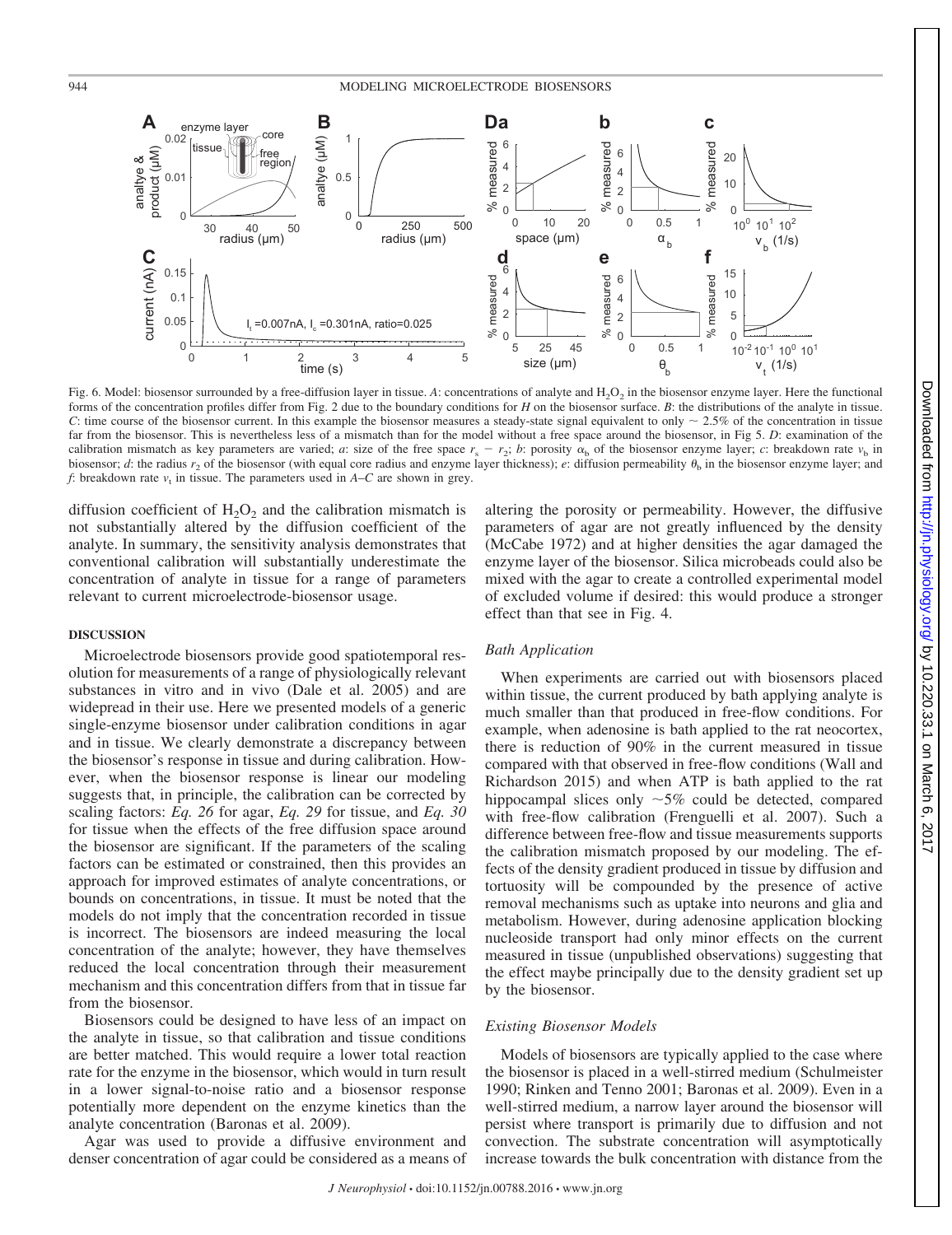biosensor. The Nernst diffusion layer approximation assumes transport in a region around the biosensor is solely due to diffusion; the thickness of this layer depends on the flow and viscosity of the medium. Consequently, it would not substantially effect the calibration signal as the flow in the bath is relatively rapid. Other modeling has examined the effects of substances that oxidize at the holding potential of the biosensor (500 mV) and could be potential sources of positive or negative (antioxidants like ascorbic acid) interference (Lowry and O'Neill 1994; Lowry et al. 1994, 1998). To reduce the interference biosensors are coated in a permeable membrane and this can be modeled by an additional diffusion layer (Baronas et al. 2014). Modeling this additional layer around the biosensor is beyond the scope of the current paper, but its inclusion would not alter the paper's broad conclusions.

## *Biosensor Geometry*

Here we have considered a cylindrical design of biosensor often used in in experiments (Chen et al. 2002; Mikeladze et al. 2002; Shigetomi et al. 2013; Kotanen et al. 2014). The size of the biosensor has little impact on the calibration mismatch provided the thickness of the enzyme layer is greater than the typical distance the analyte diffuses before being oxidized  $(\ell_b)$ , i.e., the biosensor is diffusion controlled. This work could be extended to consider other biosensor geometries such as discs (Chen et al. 1998; Kobayashi and Hoshi 2001; Razola et al. 2003; Patel et al. 2011), microelectrode arrays (Burmeister and Palmer 2003; Walker et al. 2007; Hascup et al. 2013), or twisted pairs of electrodes (Santos et al. 2015). While considering geometries is useful in optimizing design, such as for a plate-gap biosensor (Ivanauskas and Baronas 2008), and could help better quantify the discrepancy between free-flow and diffusive environments, it would not refute our key finding. Irrespective of the geometry, the consumption of the analyte by the biosensor will set up a concentration gradient resulting in lower signals in diffusive (tissue or agar) than in a free-flow calibration environment at equivalent concentrations.

## *Multienzyme Biosensors*

The idealized model of a biosensor considered here with a single-enzyme layer is likely to display the same characteristics as the more complex biosensors such as those that use a cascade of enzymes for adenosine or inosine (Llaudet et al. 2003; Wall and Richardson 2015; Frenguelli and Wall 2016), glutamate (Mikeladze et al. 2002), or acetylcholine (Chen et al. 1998). The main barrier for such analysis is the paucity of published information regarding the properties of the biosensors, which in many cases is proprietary. Additionally, there is substantial variation between biosensors in key properties such as enzyme layer thickness and reaction rate, which also change with repeated use. Accurate estimation of tissue concentrations would also necessitate more sophisticated models of the dynamics of the analyte and its breakdown quantities in tissue.

## **APPENDIX**

The experimental conditions considered typically require the solution of two related second-order differential equations in cylindrical coordinates. The first is  $\nabla^2 A = 0$  using the radial operator (*Eq. 3*) and has general solution

$$
A(r) = c_1 + c_2 \log(r) \tag{31}
$$

where  $c_1$  and  $c_2$  are constants determined by the boundary conditions. The second is  $D\nabla^2 A = vA$  and has a general solution in terms of zero-order modified Bessel functions

$$
A(r) = c_3 I_0 \left(\frac{r}{\ell}\right) + c_4 K_0 \left(\frac{r}{\ell}\right) \tag{32}
$$

where  $c_3$  and  $c_4$  are constants determined by boundary conditions and  $\ell$ , defined through  $\ell^2 = D/v$ , provides a scale for the distance the quantity of interest diffuses through the medium before being broken down. Given that part of the boundary conditions will require the matching of concentration gradients, the following relations for derivatives of Bessel functions are of use

$$
\frac{d}{dx}I_0(x) = I_1(x) \text{ and } \frac{d}{dx}K_0(x) = -K_1(x) \quad (33)
$$

where  $I_1(x)$  and  $K_1(x)$  are first-order modified Bessel functions. For large values of the argument *x*, the modified Bessel functions of order *n* can be approximated as follows

$$
I_n(x) \simeq \frac{1}{\sqrt{2\pi x}} e^x
$$
 and  $K_n(x) \simeq \sqrt{\frac{\pi}{2x}} e^{-x}$ . (34)

## *Biosensor Calibration*

The concentrations of the analyte  $A_b$  and breakdown product  $H_b$  in the biosensor enzyme layer obey *Eqs. 6* and *7*. In the steady state these become

$$
v_{\rm b} A_{\rm b} = D_{\rm Ab} \nabla^2 A_{\rm b} \tag{35}
$$

$$
0 = D_{\rm Hb} \nabla^2 H_b + v_b A_b \tag{36}
$$

with boundary conditions given by *Eqs. 8* and *9*.

*Analyte concentration.* The solution of *Eq. 35* involves a length parameter  $\ell_{\rm b}$ , defined through  $\ell_{\rm b}^2 = D_{\rm Ab}/v_{\rm b}$ , which provides a measure of the distance a molecule of analyte will diffuse into the biosensor enzyme layer before being broken down. The solution can be written

$$
A_{b}(r) = A_{2}X(r) \tag{37}
$$

where for calibration the concentration  $A_2 = A_b(r_2)$  at the biosensor surface at  $r_2$  is  $A_c$ . The function  $X(r)$  is derived from Eq. 32 and takes the form

$$
X(r) = \frac{K_1 \left(\frac{r_1}{\ell_b}\right) I_0 \left(\frac{r}{\ell_b}\right) + I_1 \left(\frac{r_1}{\ell_b}\right) K_0 \left(\frac{r}{\ell_b}\right)}{K_1 \left(\frac{r_1}{\ell_b}\right) I_0 \left(\frac{r_2}{\ell_b}\right) + I_1 \left(\frac{r_1}{\ell_b}\right) K_0 \left(\frac{r_2}{\ell_b}\right)},
$$
(38)

such that the analyte flux at the core, and therefore gradient of  $A_{\rm b}$ , are zero at  $r_1$  and, additionally, have been normalized so that  $X(r_2) = 1$ . Provided the length that the analyte diffuses into the enzyme layer is much smaller than the size of biosensor core  $\ell_{\rm b} \ll r_1$ , the arguments of the modified Bessel functions will be large, so an asymptotic approximation (*Eq. 34*) can be used

$$
X(r) \simeq \sqrt{\frac{r_2}{r} \frac{\cosh\left(\frac{r - r_1}{\ell_b}\right)}{\cosh\left(\frac{r_2 - r_1}{\ell_b}\right)}}.
$$
 (39)

*Breakdown product concentration and flux.* The solution for  $H<sub>b</sub>$  can be separated into two components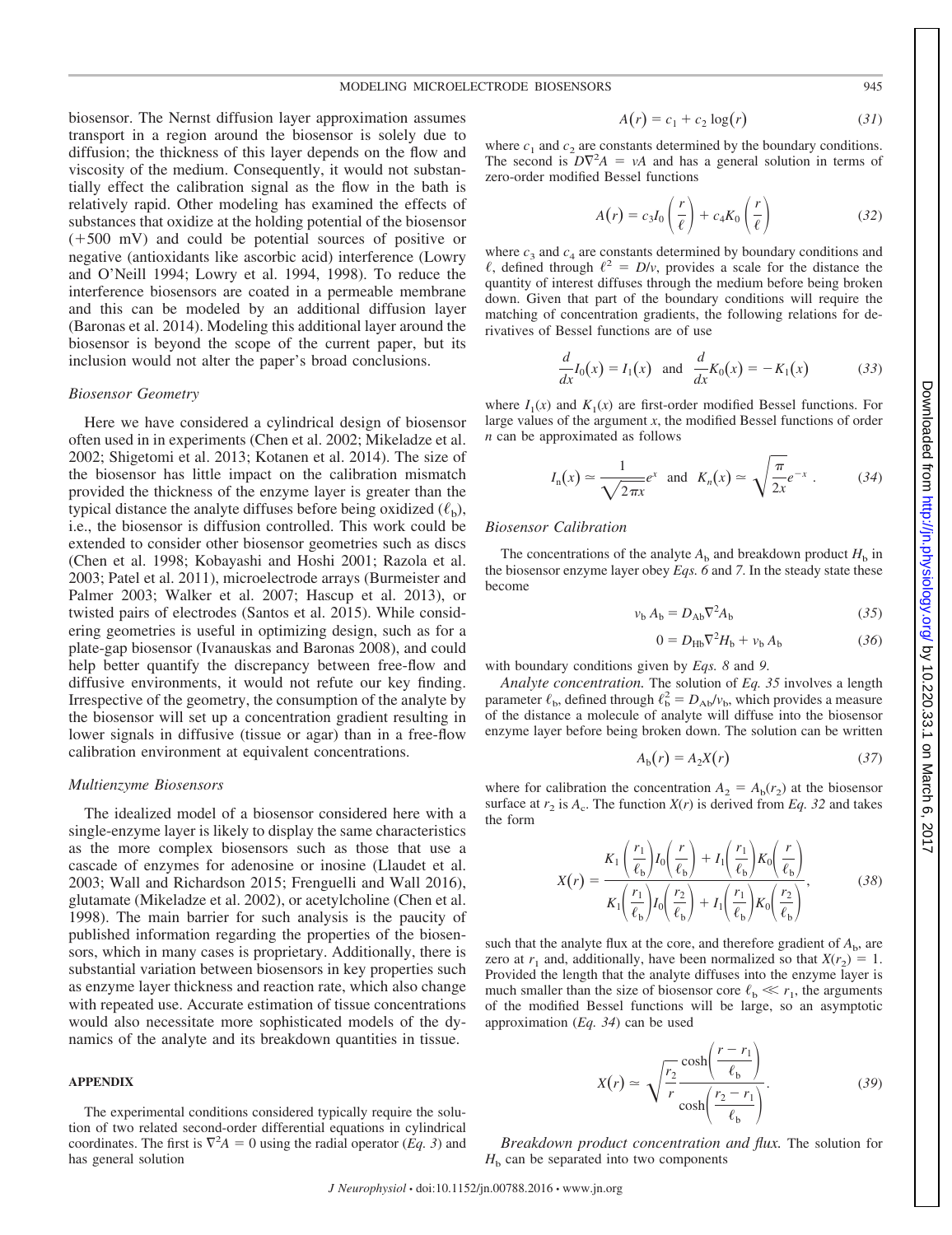$H_b = h_b - \frac{D_A}{D_H} A_b$  where  $\nabla^2 h_b = 0.$  (40)

Applying the boundary condition  $H_b(r_1) = 0$  at the core and using the solution given in *Eq. 31* allows  $h<sub>b</sub>$  to be written in the form

$$
h_{\rm b}(r) = \frac{D_{\rm A}}{D_{\rm H}} \left( \gamma \frac{\log(r/r_1)}{\log(r_2/r_1)} (A_2 - A_1) + A_1 \right) \tag{41}
$$

where  $A_1 = A_b(r_1)$  can be found from *Eq. 37* and is a constant. In the calibration case, using the condition at the biosensor surface  $H_b(r_2)$  =  $0, \text{ gives } = 1 \text{ so that}$ 

$$
H_{b}(r) = \frac{D_{A}}{D_{H}} \left( \frac{\log(r/r_{1})}{\log(r_{2}/r_{1})} (A_{2} - A_{1}) - (A_{b}(r) - A_{1}) \right). \quad (42)
$$

The flux (and therefore gradient) of the analyte at  $r_1$  is zero so the flux of the breakdown product at  $r_1$  is simply

$$
J_{\rm H} = -\frac{\alpha_{\rm b}\theta_{\rm b}D_{\rm A}}{r_1 \log(r_2/r_1)}(A_2 - A_1) \tag{43}
$$

so the current for a length  $z<sub>b</sub>$  of biosensor takes the form

$$
I = 2F \frac{2\pi z_b \alpha_b \theta_b D_A}{\log(r_2/r_1)} (A_2 - A_1).
$$
 (44)

Note this does not depend on the diffusion coefficient of  $H_2O_2$  in the biosensor enzyme layer. When  $r_2 - r_1 \gg \ell_b$ , meaning the analyte is almost certainly broken down before reaching the core, the biosensor is said to be diffusion limited (Baronas et al. 2009) as the current no longer depends on  $v_{\rm b}$ . In this case  $A_2 \gg A_1$  and the current may be approximated as

$$
I \simeq 2F \frac{2\pi z_b \alpha_b \theta_b D_A}{\log(r_2/r_1)} A_c^*
$$
\n(45)

where the boundary condition  $A_b(r_2) = A_c^*$  has been used.

## *Biosensor in Agar*

In cylindrical geometry the agar region extends from  $r_2 \rightarrow r_3$ within which the steady-state equations

$$
D_{\rm Ag}\nabla^2 A_{\rm g} = 0 \quad \text{and} \quad D_{\rm Hg}\nabla^2 H_{\rm g} = 0
$$

are obeyed by the concentrations. At the agar surface  $r<sub>3</sub>$  the analyte has a fixed concentration  $A_{g}^{*}$  and the breakdown product has zero concentration, corresponding to free-flow bath conditions. Within the biosensor the concentrations obey formulas in *Eqs. 35* and *36* with continuity of concentration and flux across the biosensor-agar interface at  $r<sub>2</sub>$ . Note that these conditions allow for loss and diffusion of  $H<sub>2</sub>O<sub>2</sub>$  from the biosensor into the agar and hence require a different boundary condition at  $r_2$  to the zero  $H_b(r_2)$  used for the calibration case.

*Analyte concentration.* Within the biosensor enzyme layer *A*<sup>b</sup> has the same functional form as *Eq. 37* except that here the concentration  $A_2$  at  $r_2$  is a fraction  $c_g$  of  $A_g^*$  so that  $A_2 = c_g A_g^*$  Within agar the solution takes the form as  $Eq$ . 31, which, on matching concentrations at the biosensor surface  $r_2$ , can be written

$$
A_g(r) = A_g^* \left( 1 - (1 - c_g) \frac{\log(r_3/r)}{\log(r_3/r_2)} \right).
$$
 (46)

Matching the analyte fluxes provides an equation for  $c_{\rm g}$ 

$$
\alpha_{b}D_{Ab}c_{g}\frac{dX}{dr}\bigg|_{r_{2}} = \alpha_{g}D_{Ag}\frac{(1-c_{g})}{r_{2}\log(r_{3}/r_{2})}.
$$
 (47)

This can be rearranged to find the constant

$$
c_{\rm g} = \frac{1}{1 + \frac{\alpha_{\rm b}\theta_{\rm b}}{\alpha_{\rm g}\theta_{\rm g}}X'(r_2)r_2\log(r_3/r_2)}\tag{48}
$$

which solves the problem for the analyte *A*. Provided the length scale  $\ell_{\rm b}$  is smaller than the biosensor core radius ( $\ell_{\rm b} \ll r_1$ ), the same expansion used (*Eq. 39*) shows  $X'(r_2) \simeq \frac{1}{\ell_b}$ , which gives the result

(*Eq. 23*).

*Breakdown product concentration and flux.* The concentration  $H<sub>b</sub>$  within the biosensor takes the form given by *Eq. 41*. However, the concentration at the biosensor surface is nonzero because *H* is not washed away but diffuses into the agar. The analyte concentration appears in *Eq. 40* for the biosensor and so, to simplify the boundary matching at  $r<sub>2</sub>$ , it proves convenient to add the analyte concentration within agar also

$$
H_{\rm g} = h_{\rm g} - \frac{D_{\rm A}}{D_{\rm H}} A_{\rm g} \quad \text{where} \quad \nabla^2 h_{\rm g} = 0. \tag{49}
$$

Boundary conditions related to the analyte component are automatically matched so just the components  $h<sub>b</sub>$  and  $h<sub>g</sub>$  remain to be matched. At  $r_1$  and  $r_3$  the following boundary conditions hold

$$
h_b(r_1) = \frac{D_A}{D_H} A_1
$$
 and  $h_g(r_3) = \frac{D_A}{D_H} A_g^*$  (50)

constraining the *Eq. 31* solutions to give

$$
h_{\rm b}(r) = \frac{D_{\rm A}}{D_{\rm H}} \bigg( A_1 + \kappa_{\rm b} (A_{\rm g}^* - A_1) \frac{\log(r/r_1)}{\log(r_2/r_1)} \bigg) \tag{51}
$$

$$
u_{g}(r) = \frac{D_{A}}{D_{H}} \left( A_{g}^{*} - \kappa_{g} (A_{g}^{*} - A_{1}) \frac{\log(r_{3}/r)}{\log(r_{3}/r_{2})} \right). \tag{52}
$$

The constants  $\kappa_b$  and  $\kappa_g$  are fixed by matching conditions at the biosensor-agar interface at  $r_2$ . The concentration match requires  $h_b(r_2) = h_g(r_2)$ and the flux match  $\alpha_b D_{Hb} h_b(r_2) = \alpha_g D_{Hg} h_g(r_2)$  resulting in

$$
1 = \kappa_b + \kappa_g \quad \text{and} \quad \frac{\alpha_b \theta_b \kappa_b}{\log(r_2/r_1)} = \frac{\alpha_g \theta_g \kappa_g}{\log(r_3/r_2)}.
$$
 (53)

Solving for the constants gives

*h*g-

$$
\kappa_{b} = \frac{1}{1 + \frac{\alpha_{b} \theta_{b} \log(r_{3}/r_{2})}{\alpha_{g} \theta_{g} \log(r_{2}/r_{1})}} \quad \text{and} \quad \kappa_{g} = \frac{1}{1 + \frac{\alpha_{g} \theta_{g} \log(r_{2}/r_{1})}{\alpha_{b} \theta_{b} \log(r_{3}/r_{2})}}.
$$
\n(54)

The *H* flux at the biosensor core is

$$
J_{\rm H} = -\alpha_{\rm b} D_{\rm Hb} \frac{\partial h_{\rm b}}{\partial r} \bigg|_{r_1} = -\frac{\alpha_{\rm b} \theta_{\rm b} D_{\rm A}}{r_1 \log(r_2/r_1)} \big(A_{\rm g}^* - A_1\big) \kappa_{\rm b}.\tag{55}
$$

This gives the following form for the current

$$
I = 2F \frac{2\pi z_b \alpha_b \theta_b D_A}{\log(r_2/r_1)} (A_g^* - A_1) \kappa_b.
$$
 (56)

We can now compare this form with the current for the calibration condition  $(Eq. 44)$ . In terms of the function  $X(r)$  we have for the agar case  $(A_g^* - A_1) = A_g^* (1 - c_g X_1)$  where

$$
c_{g} = \frac{1}{1 + \frac{\alpha_{b} \theta_{b}}{\alpha_{g} \theta_{g}} X(r_{2}) r_{2} \log(r_{3}/r_{2})}
$$
(57)

946 MODELING MICROELECTRODE BIOSENSORS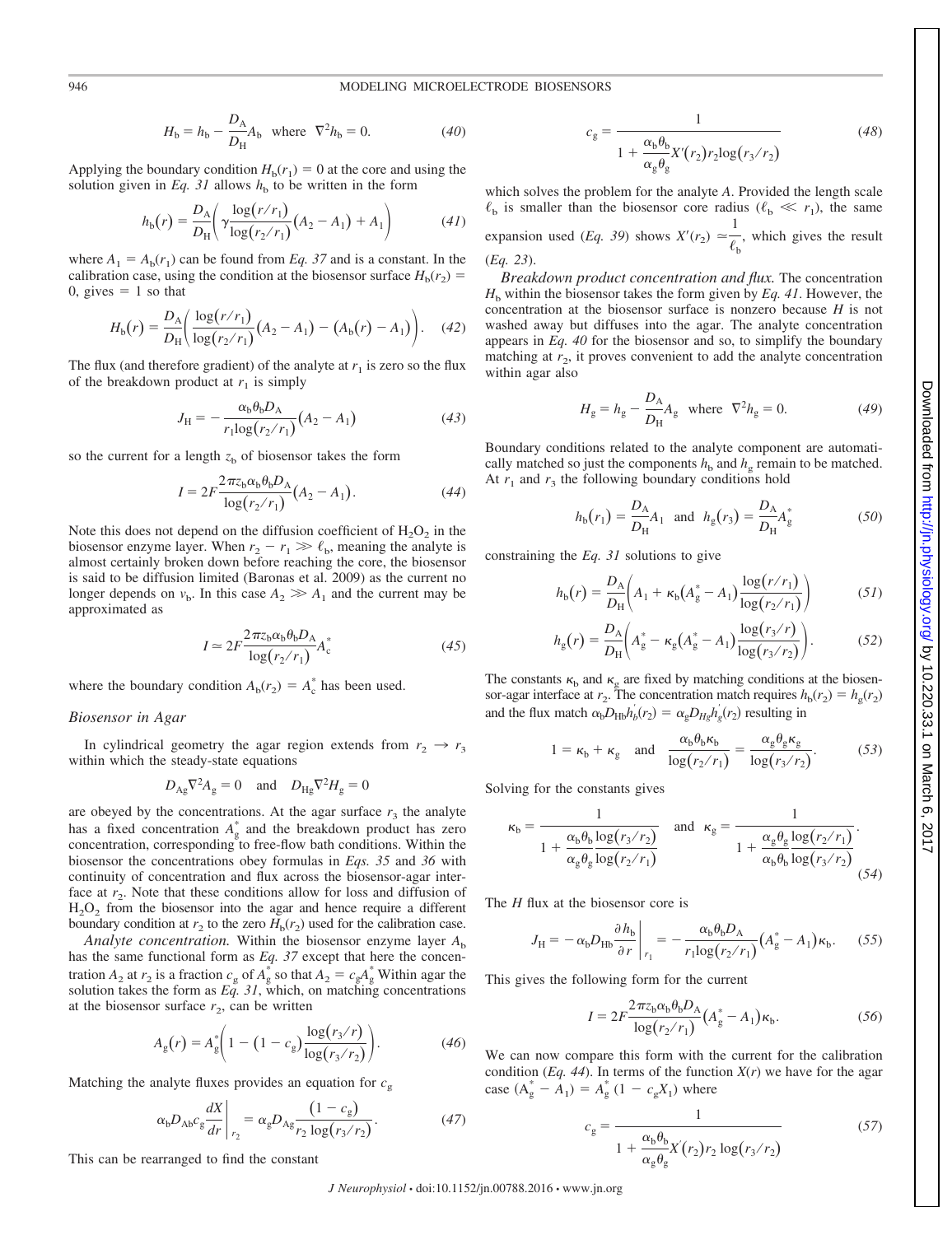for the calibration case we have  $(A_2 - A_1) = A_c^* (1 - X_1)$  Dividing out the current for the agar condition  $I_{\text{near}}$  and calibration  $I_{\text{cal}}$  gives the ratio

$$
\frac{I_{\text{agar}}}{I_{\text{cal}}} = \frac{A_{\text{g}}^{*}}{A_{\text{c}}^{*}} \frac{\left(1 - c_{\text{g}} X_{1}\right)}{\left(1 - X_{1}\right)} \kappa_{\text{b}}
$$
(58)

which can be rearranged to provide a formula for the calibration mismatch

$$
A_{\text{inferred}} = A_{\text{c}}^* \frac{I_{\text{agar}}}{I_{\text{cal}}} = A_{\text{g}}^* \frac{\left(1 - c_{\text{g}} X_1\right)}{\left(1 - X_1\right)} \kappa_{\text{b}} \tag{59}
$$

and hence the concentration measured is a factor

$$
\frac{\left(1 - c_{g}X_{1}\right)}{\left(1 - X_{1}\right)} \kappa_{b} \tag{60}
$$

of the concentration  $A_g^*$  at the outer surface of the agar block. Note that for diffusion-limited biosensors, where  $A_2 \gg A_1$  we have  $X_1 \ll 1$ and so  $A_{\text{inferred}} \simeq A_{g}^{*} \kappa_{b}$  is a good approximation.

# *Biosensor in Tissue*

In tissue the analyte is modeled as having a steady-state extracellular concentration *A* due to the balance between production and removal rates. In the steady-state the analyte dynamics (*Eq. 15*) reduce to

$$
D_{\text{At}} \nabla^2 A_t = v_t (A_t - A_t^*).
$$
 (61)

*r*

The breakdown product  $H_2O_2$  is considered to be removed very rapidly from tissue and so has zero concentration outside the biosensor. The boundary conditions at the biosensor-tissue interface at  $r<sub>2</sub>$  are given by *Eq. 16* with the conditions at the biosensor core given by *Eq. 8*.

*Analyte concentration.* Within the biosensor the functional form is given by *Eq. 37* with the concentration at the biosensor surface a fraction  $c_t$  of  $A_t^*$  so  $A_2 = c_t A_t^*$ . Within the tissue the limit  $r \to \infty$  should remain finite so the solution is constructed from the zero-order modified Bessel function  $K_0(r/l_t)$ 

$$
A_{\rm t} = A_{\rm t}^* \left(1 - \left(1 - c_{\rm t}\right) Y(r)\right) \text{ with } Y(r) = \frac{K_0 \left(\frac{r}{\ell_{\rm t}}\right)}{K_0 \left(\frac{r_2}{\ell_{\rm t}}\right)}\tag{62}
$$

where  $\ell_t$  is a length scale defined through  $\ell_t^2 = D_{\text{At}}/v_t$ . The function *Y* (*r*) has been normalized such that *Y* ( $r_2$ ) = 1 so concentrations are already matched at  $r_2$  and it remains only to render the flux continuous

$$
\alpha_{\rm b}D_{\rm Ab}c_{\rm t}\frac{dX}{dr}\bigg|_{r_2} = -\alpha_{\rm t}D_{\rm At}(1-c_{\rm t})\frac{dY}{dr}\bigg|_{r_2}.\tag{63}
$$

This can be rearranged to give

$$
c_{\rm t} = \left(1 - \frac{\alpha_{\rm b} \theta_{\rm b} X'(r_2)}{\alpha_{\rm t} \theta_{\rm t} Y'(r_2)}\right)^{-1} \tag{64}
$$

for the fractional reduction of the bulk concentration  $A_t^*$  the surface of the biosensor due to the combined effects of diffusive transport and analyte removal by the biosensor. Note this fraction is strictly positive because the gradient of  $Y(r)$  is negative. The gradients required take the form

$$
\ell_{\rm b} X'(r_2) = \frac{K_1 \left(\frac{r_1}{\ell_{\rm b}}\right) I_1 \left(\frac{r_2}{\ell_{\rm b}}\right) - I_1 \left(\frac{r_1}{\ell_{\rm b}}\right) K_1 \left(\frac{r_2}{\ell_{\rm b}}\right)}{K_1 \left(\frac{r_1}{\ell_{\rm b}}\right) I_0 \left(\frac{r_2}{\ell_{\rm b}}\right) + I_1 \left(\frac{r_1}{\ell_{\rm b}}\right) K_0 \left(\frac{r_2}{\ell_{\rm b}}\right)}\tag{65}
$$

for *X* and for the function *Y* we have

$$
\ell_{t}Y'(r_{2}) = -\frac{K_{1}\left(\frac{r_{2}}{\ell_{t}}\right)}{K_{0}\left(\frac{r_{2}}{\ell_{t}}\right)}.
$$
\n(66)

*Breakdown product concentration and flux.* Because the  $H_2O_2$ concentration in tissue is zero, the boundary conditions on *H* are the same as for the calibration case, except that instead of  $A_c^*$  we have  $c_t A_t^*$ for the concentration at the biosensor surface. The concentration of the breakdown product and the biosensor current take the same forms as *Eqs. 42* and *44*, respectively, for the calibration case but now calculated by replacing  $A_c^*$  with  $c_t A_t^*$  throughout. Hence, the ratio of the currents in calibration and tissue conditions used to infer the concentration would give an erroneous result

$$
A_{\text{inferred}} = A_{\text{c}}^* \frac{I_{\text{tis}}}{I_{\text{cal}}} = c_{\text{t}} A_{\text{t}}^* \tag{67}
$$

underestimating the true extracellular concentration  $A_t^*$  by a factor  $c_t$ given by *Eq. 64*.

## *Biosensor in Tissue with Free Space*

To model the effect of damage due to the insertion of the biosensor, a scenario in which there is an additional free diffusion space between the biosensor surface at  $r_2$  out to a radius  $r_s$  is considered. The tissue continues as before at radii greater than  $r_s$ . Within the free space there is unimpeded diffusion so that in the steady state

$$
D_{\rm A}\nabla^2 A_{\rm s} = 0 \text{ and } D_{\rm H}\nabla^2 H_{\rm s} = 0 \tag{68}
$$

where here the free diffusion coefficients are used and there is no tortuosity or porosity.

*Analyte concentration.* We can adapt the solutions for *A* used previously so that

$$
A_{\mathbf{b}} = A_{\mathbf{t}}^* \kappa_{\mathbf{b}} X(r), \tag{69}
$$

$$
A_s = A_t^* \left( \kappa_b + \kappa_s \frac{\log(r/r_2)}{\log(r_s/r_2)} \right) \tag{70}
$$

$$
A_{t} = A_{t}^{*} \left( 1 - \kappa_{t} Z(r) \right) \tag{71}
$$

where *X*(*r*) is as before and *Z*(*r*) =  $K_0 \left(\frac{r}{\ell}\right)$  $\left(\frac{r}{\ell_{\rm t}}\right)$ *K*<sub>0</sub> $\left(\frac{r}{\ell_{\rm t}}\right)$ *rs*  $\left(\frac{r_s}{\ell_{\rm t}}\right)$  so that  $Z(r_{\rm s}) = 1$ . The concentrations are already matched at  $r_2$  and at  $r_s$  we have the condition  $1 = \kappa_b + \kappa_s + \kappa_t$ . The flux conditions at  $r_2$  and at  $r_s$  give

$$
\kappa_{\rm b} = \frac{\kappa_{\rm s}}{\alpha_{\rm b}\theta_{\rm b}X(r_2)r_2\log(r_{\rm s}/r_2)},\tag{72}
$$

$$
\kappa_{t} = \frac{-\kappa_{s}}{\alpha_{t} \theta_{t} Z(r_{s}) r_{s} \log(r_{s}/r_{2})}.
$$
 (73)

So that

$$
\frac{1}{\kappa_s} = 1 + \frac{1}{\alpha_b \theta_b X(r_2) r_2 \log\left(\frac{r_s}{r_2}\right)}
$$

$$
-\frac{1}{\alpha_t \theta_t Z(r_s) r_s \log\left(\frac{r_s}{r_2}\right)}
$$
(74)

from which the other constants follow, and in particular

*J Neurophysiol* • doi:10.1152/jn.00788.2016 • www.jn.org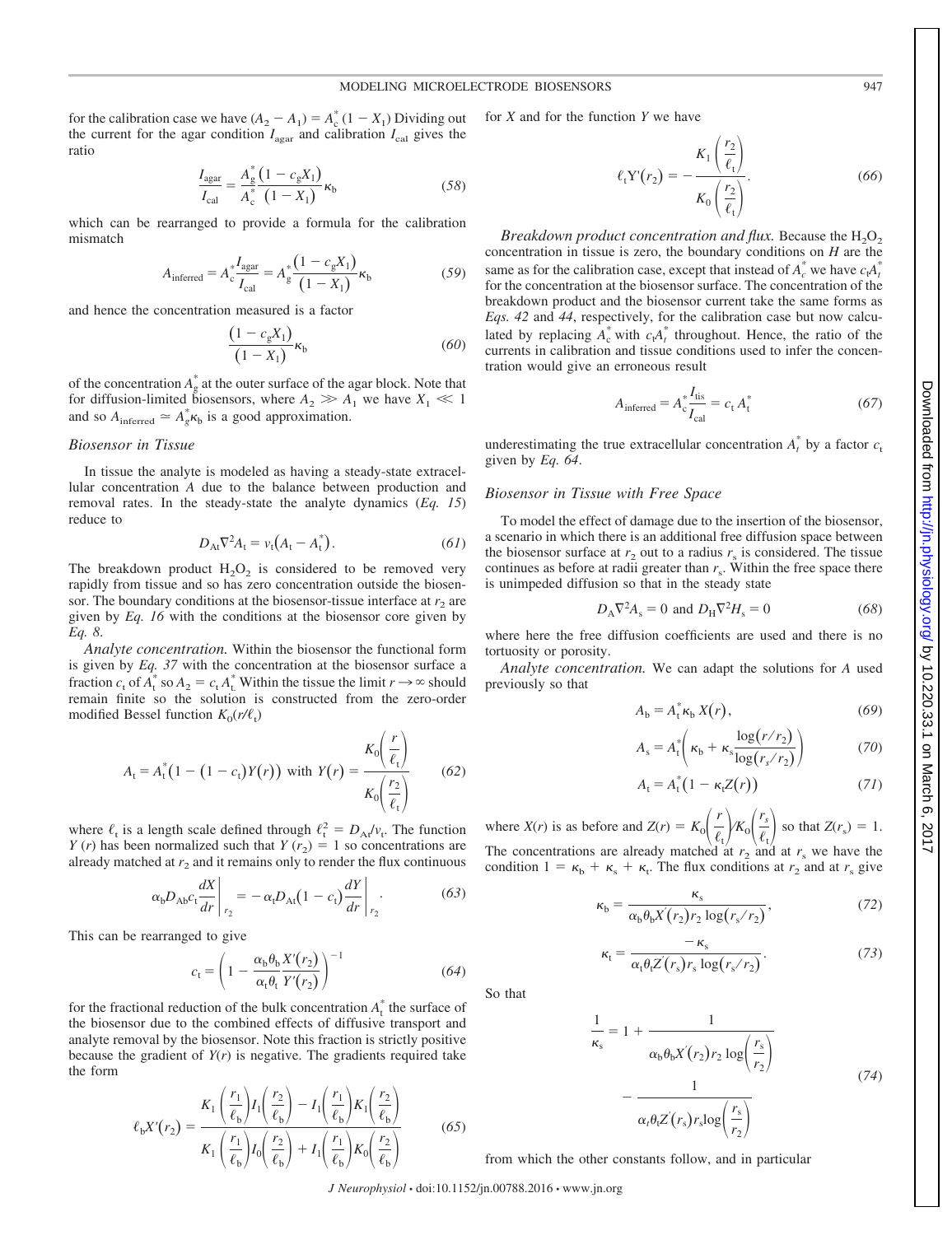# 948 MODELING MICROELECTRODE BIOSENSORS

$$
\frac{1}{\kappa_b} = 1 + \alpha_b \theta_b r_2 X'(r_2) \log \left(\frac{r_s}{r_2}\right) - \frac{\alpha_b \theta_b}{\alpha_t \theta_t} \frac{r_2 X'(r_2)}{r_s Z'(r_s)} \tag{75}
$$

will be required later for the mismatch factor.

*Breakdown product concentration.* The concentration for the quantity *H* is straightforward to derive because  $H_t = 0$ . In the biosensor enzyme layer and free-diffusion region

$$
H_{b} = \frac{D_{A}}{D_{H}} \left( \gamma_{b} (A_{2} - A_{1}) \frac{\log(r/r_{1})}{\log(r_{2}/r_{1})} - (A_{b}(r) - A_{1}) \right) \tag{76}
$$

and

$$
H_{\rm s} = \gamma_{\rm s}(A_2 - A_1) \frac{D_{\rm A}}{D_{\rm H}} \bigg( 1 - \frac{\log(r/r_2)}{\log(r_s/r_2)} \bigg). \tag{77}
$$

From matching these at  $r_2$  we get  $\gamma_b - 1 = \gamma_s$  and

$$
\alpha_{b}\theta_{b} \bigg(\frac{\gamma_{b}}{r_{2}\log(r_{2}/r_{1})} - \frac{A_{b}^{'}(r_{2})}{A_{2} - A_{1}}\bigg) = \frac{-\gamma_{s}}{r_{2}\log(r_{s}/r_{2})}.
$$
 (78)

So that

$$
\gamma_{b} = \frac{1 + \alpha_{b} \theta_{b} r_{2} \log(r_{s}/r_{2}) \frac{A_{b}'(r_{2})}{A_{2} - A_{1}}}{1 + \alpha_{b} \theta_{b} \frac{\log(r_{s}/r_{2})}{\log(r_{2}/r_{1})}}.
$$
(79)

Finally, the flux for *H* onto the biosensor becomes

$$
J_{\rm H} \simeq -\frac{\alpha_{\rm b}\theta_{\rm b}D_{\rm A}}{r_1 \log(r_2/r_1)} \left(A_2 - A_1\right)\gamma_{\rm b} \tag{80}
$$

from which the current follows. For the calibration case we have  $(A_2 - A_1) = A_c^* (X_2 - X_1)$  whereas for the tissue case we have  $A_2$  –  $A_1 = A_t^*$  *k*b  $(X_2 - X_1)$  with the quantities  $X_1$  and  $X_2$  unchanged for the two cases. Hence, the ratio of the currents yields a combined factor  $\kappa_{\rm b}\gamma_{\rm b}$  such that

$$
A_{\text{inferred}} = A_{\text{c}}^* \frac{I_{\text{tis}}}{I_{\text{cal}}} = \kappa_{\text{b}} \gamma_{\text{b}} A_{\text{t}}^* \tag{81}
$$

where  $\kappa_b$  and  $\gamma_b$  are given by *Eqs. 75* and 79.

### **ACKNOWLEDGMENTS**

We thank Nicholas Dale for a critical reading of an earlier draft of the manuscript and for useful discussions.

# **GRANTS**

The research was funded by Biotechnology and Biological Sciences Research Council (BBSRC) Grant BB/J0153691/1.

## **DISCLOSURES**

No conflicts of interest, financial or otherwise, are declared by the author(s).

## **AUTHOR CONTRIBUTIONS**

A.J.H.N., M.J.W., and M.J.E.R. analyzed data; A.J.H.N., M.J.W., and M.J.E.R. interpreted results of experiments; A.J.H.N. and M.J.E.R. prepared figures; A.J.H.N., M.J.W., and M.J.E.R. drafted manuscript; A.J.H.N., M.J.W., and M.J.E.R. edited and revised manuscript; A.J.H.N., M.J.W., and M.J.E.R. approved final version of manuscript; M.J.W. performed experiments.

## **REFERENCES**

- **Baronas R, Kulys J, Lancinskas A, Zilinskas A.** Effect of diffusion limitations on multianalyte determination from biased biosensor response. *Sensors* 14: 4634 – 4656, 2014.
- **Baronas R, Ivanauskas F, Kulys J.** *Mathematical Modeling of Biosensors: an Introduction for Chemists and Mathematicians*. New York: Springer, 2009.
- **Bélanger M, Allaman I, Magistretti PJ.** Brain energy metabolism: focus on astrocyte-neuron metabolic cooperation. *Cell Metab* 14: 724 –738, 2011.
- **Berti V, Vanzi E, Polito C, Pupi A.** Back to the future: the absolute quantification of cerebral metabolic rate of glucose. *Clin Trans Imaging* 1: 289 –296, 2013.
- **Betz AL.** Identification of hypoxanthine transport and xanthine oxidase activity in brain capillaries. *J Neurochem* 44: 574 –579.
- **Bruno JP, Gash C, Martin B, Zmarowski A, Pomerleau F, Burmeister J, Huettl P, Gerhardt GA.** Second-by-second measurement of acetylcholine release in prefrontal cortex. *Eur J Neurosci* 24: 2749 –2757, 2006.
- **Burmeister JJ, Palmer MA.** Ceramic-based multisite microelectrode array for rapid choline measures in brain tissue. *Anal Chim Acta* 481: 65–74, 2003.
- **Cambiaso A, Delfino L, Grattarola M, Verreschi G, Ashworth D, Maines A, Vadgama P.** Modelling and simulation of a diffusion limited glucose biosensor. *Sensors Actuators B: Chem* 33: 203–207, 1996.
- **Chen Q, Kobayashi Y, Takeshita H, Hoshi T, Anzai J.** Avidin-biotin system-based enzyme multilayer membranes for biosensor applications: optimization of loading of choline esterase and choline oxidase in the bienzyme membrane for acetylcholine biosensors. *Electroanalysis* 10: 94 – 97, 1998.
- **Chen X, Matsumoto N, Hu Y, Wilson GS.** Electrochemically mediated electrodeposition/electropolymerization to yield a glucose microbiosensor with improved characteristics. *Anal Chem* 74: 368 –372, 2002.
- **Clarke DD, Sokoloff L.** Regulation of cerebral metabolic rate. In: *Basic Neurochemistry* (6th ed.). Philadeliphia, PA: Lippincott-Raven, 1999.
- **Coche-Guerente L, Cosnier S, Innocent C, Mailley P.** Development of amperometric biosensors based on the immobilization of enzymes in polymer films electrogenerated from a series of amphiphilic pyrrole derivatives. *Anal Chim Acta* 311: 23–30, 1995.
- **Dale N.** Measurement of purine release with microelectrode biosensors. In: *Microelectrode Biosensors*. New York: Humana, 2013, p. 221–240.
- **Dale N, Hatz S, Tian F, Llaudet E.** Listening to the brain: microelectrode biosensors for neurochemicals. *Trends Biotechnol* 23: 420 – 428, 2005.
- **Dash MB, Bellesi M, Tononi G, Cirelli C.** Sleep/wake dependent changes in cortical glucose concentrations. *J Neurochem* 124: 79 – 89, 2013.
- **Frayling C, Britton R, Dale N.** ATP-mediated glucosensing by hypothalamic tanycytes. *J Physiol* 589: 2275–2286, 2011.
- **Frenguelli BG, Wigmore G, Llaudet E, Dale N.** Temporal and mechanistic dissociation of ATP and adenosine release during ischaemia in the mammalian hippocampus. *J Neurochem* 101: 1400-1413, 2007.
- **Frenguelli BG, Wall MJ.** Combined electrophysiological and biosensor approaches to study purinergic regulation of epileptiform activity in cortical tissue. *J Neurosci Methods* 260: 202–214, 2016.
- **Garcia-Belmonte G.** Effect of electrode morphology on the diffusion length of the doping process of electronically conducting polypyrrole films. *Electrochem Comm* 5: 236 –240, 2003.
- **Gourine AV, Dale N, Korsak A, Llaudet E, Tian F, Huckstepp R, Spyer KM.** Release of ATP and glutamate in the nucleus tractus solitarii mediate pulmonary stretch receptor (Breuer-Hering) reflex pathway. *J Physiol* 586: 3963–3978, 2008.
- **Hallik A, Alumaa A, Kurig H, Janes A, Lust E, Tamm J.** On the porosity of polypyrrole films. *Synthetic Metals* 157: 1085–1090, 2007.
- **Hascup KN, Hascup ER, Littrell OM, Hinzman JM, Werner CE, Davis VA, Burmeister JJ, Pomerleau F, Quintero JE, Huettl P, Herhardt GA.** Microelectrode array fabrication and optimization for selective neurochemical detection. In: *Microelectrode Biosensors*. New York: Humana, 2013, p. 27–54, 2013.
- **Hashimoto S.** A new spectrophotometric assay method of xanthine oxidase in crude tissue homogenate. *Anal Biochem* 62: 426 – 435, 1974.
- **Hrabe J, Hrabetova S, Segeth KA.** model of effective diffusion and tortuosity in the extracellular space of the brain. *Biophys J* 87: 1606 –1617, 2004.
- **Hu Y, Mitchell KM, Albahadily FN, Michaelis EK, Wilson GS.** Direct measurement of glutamate release in the brain using a dual enzyme-based electrochemical sensor. *Brain Res* 659: 117–125, 1994.